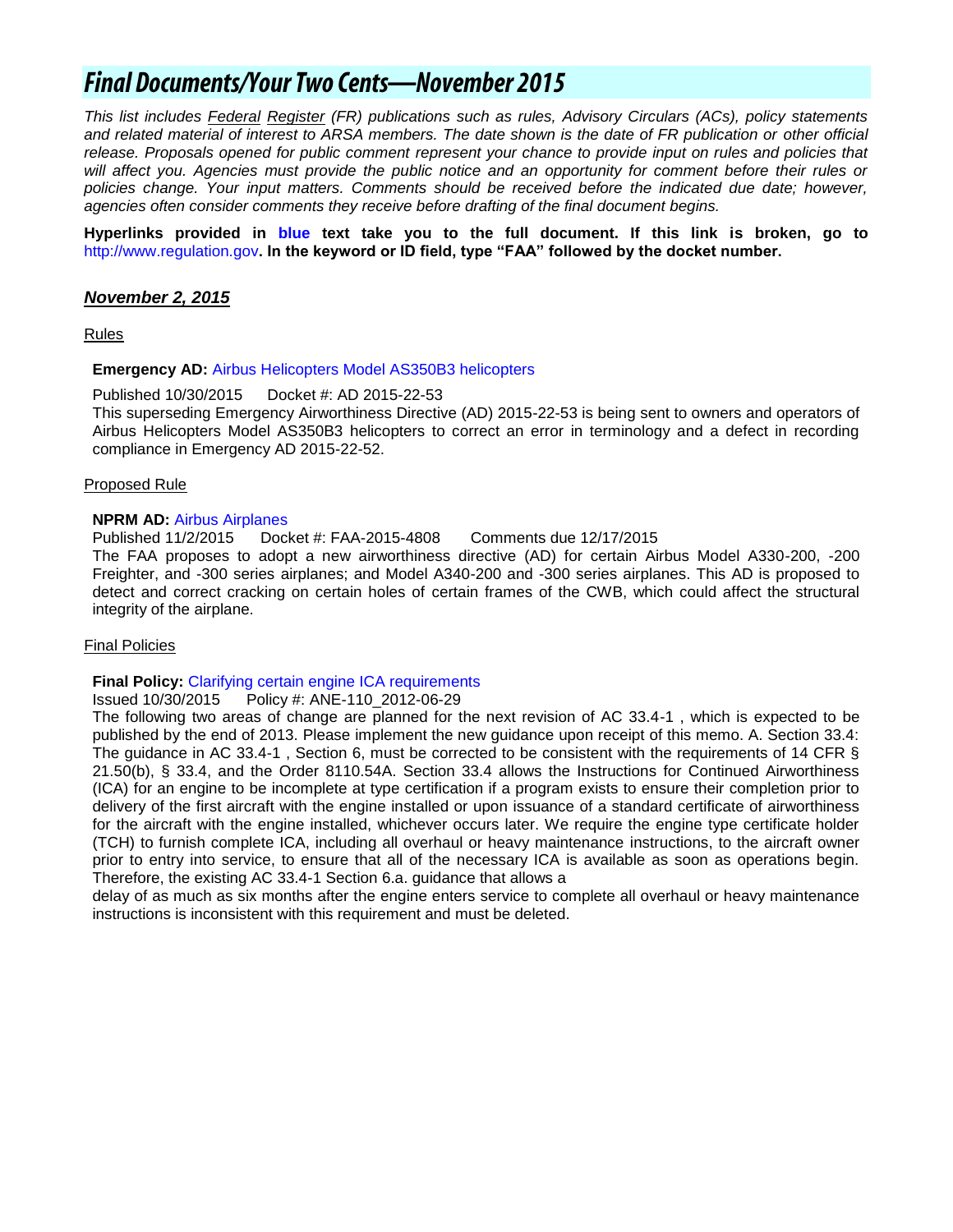## *November 3, 2015*

#### Legal Interpretations

## **Legal Interpretation:** [Pilot qualifications and equipment requirements that apply to a part 135 on-demand](http://www.faa.gov/about/office_org/headquarters_offices/agc/pol_adjudication/agc200/interpretations/data/interps/2015/Bernier-Winner%20Aviation%20-%20(2015)%20Legal%20Interpretation.pdf)

Issued 11/2/2015 Regulation/Order #: Title 14 C.F.R. part 135

This legal interpretation responds to a question regarding the pilot qualifications and equipment requirements that apply to a part 135 on-demand operation that is authorized to operate with a single pilot but which chooses to operate with two flightcrew members.

#### Special Conditions

#### **SC:** Embraer Model EMB-545 and EMB-550 Airplanes; [Occupant Protection For Side-Facing Seats Forward of](https://www.federalregister.gov/articles/2015/11/03/2015-27937/special-conditions-embraer-model-emb-545-and-emb-550-airplanes-occupant-protection-for-side-facing)  [Aft-Facing Seats](https://www.federalregister.gov/articles/2015/11/03/2015-27937/special-conditions-embraer-model-emb-545-and-emb-550-airplanes-occupant-protection-for-side-facing)

Published 11/3/2015 Docket #: FAA-2015-3368 Effective date 12/18/2015

These special conditions are issued for Embraer Model EMB-545 and EMB-550 airplanes. These airplanes will have a novel or unusual design feature associated with a seat configuration of side-facing seats positioned forward of aft-facing seats, and with a structural armrest between the side-facing and aft-facing seats.

# **SC:** [TIMCO Aerosystems, Boeing Model 777-300ER Series Airplanes; Dynamic Test Requirements for](https://www.federalregister.gov/articles/2015/11/03/2015-27936/special-conditions-timco-aerosystems-boeing-model-777-300er-series-airplanes-dynamic-test) Single-

[Occupant, Oblique \(Side-Facing\) Seats with Airbag Devices](https://www.federalregister.gov/articles/2015/11/03/2015-27936/special-conditions-timco-aerosystems-boeing-model-777-300er-series-airplanes-dynamic-test) Docket #: FAA-2015-2123 Effective date 12/18/2015

These special conditions are issued for Boeing Model 777-300ER series airplanes. This airplane, as modified by TIMCO Aerosystems, will have novel or unusual design features associated with oblique-angled, singleoccupant seats equipped with airbag systems.

#### *November 4, 2015*

Proposed Rule

#### **NPRM AD: [Rolls-Royce plc Turbofan Engines](https://www.federalregister.gov/articles/2015/11/04/2015-28080/airworthiness-directives-rolls-royce-plc-turbofan-engines)**

Published 11/4/2015 Docket #: FAA-2015-3778 Comments due 12/04/2015

The FAA proposes to adopt a new AD for all Rolls-Royce plc (RR) RB211-535E4-37, RB211-535E4-B-37, and RB211-535E4-C-37 turbofan engines. This proposed AD would require recalculating the cyclic life for certain engine life-limited rotating parts and removing those parts that have exceeded their cyclic life limit within specified compliance times.

#### Special Conditions

#### **SC:** [Kestrel Aircraft Company, Model K-350 Turboprop, Lithium Batteries](https://www.federalregister.gov/articles/2015/11/04/2015-28125/special-conditions-kestrel-aircraft-company-model-k-350-turboprop-lithium-batteries)

Published 11/4/2015 Docket #: FAA-2015-5034 Effective date 12/21/2015 This action proposes special conditions for the Kestrel Aircraft Company, Model K-350 Turboprop airplane. This

airplane will have a novel or unusual design feature associated with the installation of a rechargeable lithium battery.

#### **Orders**

#### **Order:** [FAA Certification of Pilot Weather Briefing](http://www.faa.gov/regulations_policies/orders_notices/index.cfm/go/document.information/documentID/1020176)

Issued 11/2/2015 Document #: JO 7220.4A Effective date 11/2/2015

This order details procedures and responsibilities for the Federal Aviation Administration (FAA) certification process for Pilot Weather Briefing (PWB). Testing and certification is administered by the FAA Air Traffic Organization (ATO), Flight Services, Safety and Operations Group (FSSOG) personnel. This order is the governing document for FAA certification of all pilot weather briefers.

#### **Order:** [FAA Compliance and Enforcement Program \(with Change 10\)](http://www.faa.gov/regulations_policies/orders_notices/index.cfm/go/document.information/documentID/17213)

Issued 10/30/2015 Document #: 2150.3B Effective date 10/30/2015 On September 3, 2015, Chapter 5 of FAA Order 2150.3B was changed to adopt new guidance for carrying out the FAA's compliance and enforcement program in connection with the FAA Compliance Philosophy.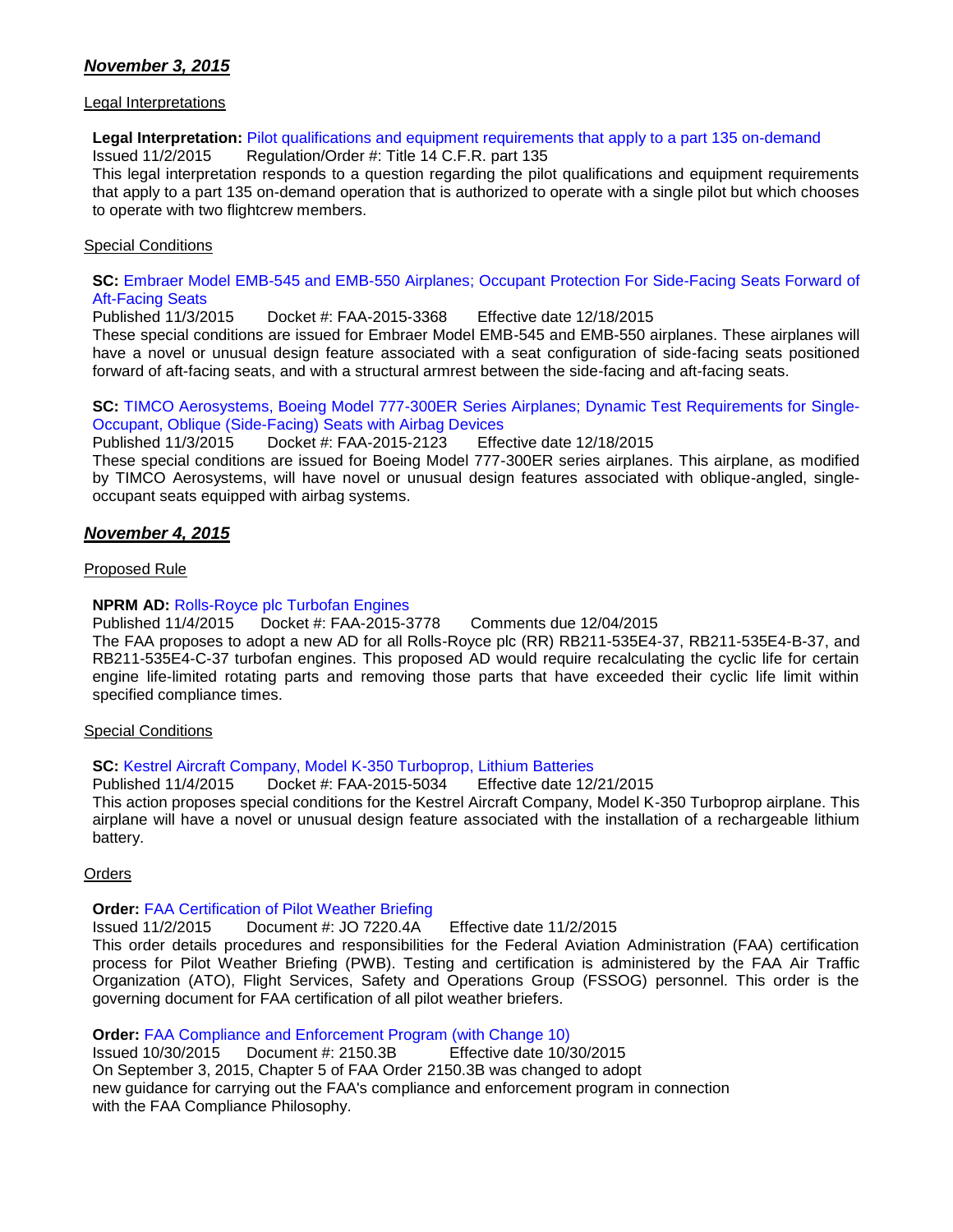Rules

#### **AD:** [Airbus Airplanes](https://www.federalregister.gov/articles/2015/11/05/2015-27688/airworthiness-directives-airbus-airplanes)

Published 11/5/2015 Docket #: FAA-2015-4211 Effective date 11/20/2015 The FAA is adopting a new AD for all Airbus Model A318, A319, A320, and A321 series airplanes. This AD requires revising the After Start Normal Procedures section of the airplane flight manual (AFM) to provide procedures that will address this loss of redundancy. We are issuing this AD to ensure that the flightcrew has procedures to address loss of redundancy of SEC 1 and SEC 2.

#### **AD:** [Airbus Airplanes](https://www.federalregister.gov/articles/2015/11/05/2015-27925/airworthiness-directives-airbus-airplanes)

Published 11/5/2015 Docket #: FAA-2015-0244 Effective date 12/10/2015

The FAA is adopting a new AD for all Airbus Model A318, A319, and A320 series airplanes. This AD requires revising the maintenance or inspection program, as applicable, to reduce the life limits for the MLG upper cardan for certain installations.

#### **AD:** [Lockheed Martin Corporation/Lockheed Martin Aeronautics Company Airplanes](https://www.federalregister.gov/articles/2015/11/05/2015-27919/airworthiness-directives-lockheed-martin-corporationlockheed-martin-aeronautics-company-airplanes)

Published 11/5/2015 Docket #: FAA-2015-1425 Effective date 12/10/2015 The FAA is adopting a new AD for certain Lockheed Martin Corporation/Lockheed Martin Aeronautics Company Model 188 series airplanes. This AD requires an inspection for corrosion and previous repairs, severed stringers, cracking, and loose or distressed fasteners of the forward and aft ends of the stringer splices of certain stringers, inspection for cracking and modification of certain fastener holes common to the stringer and splice member at the forward and aft ends of the splice, and related investigative and corrective actions if necessary.

#### **AD:** [The Boeing Company Airplanes](https://www.federalregister.gov/articles/2015/11/05/2015-27954/airworthiness-directives-the-boeing-company-airplanes)

Published 11/5/2015 Docket #: FAA-2014-0649 Effective date 12/10/2015

The FAA is adopting a new AD for certain The Boeing Company Model 787-8 airplanes. This AD requires drilling a hole and installing and bonding plugs in certain stringers of the lower lobe cargo compartments. The FAA is issuing this AD to detect and correct missing or misaligned plugs which, in the event of a fire, could cause an increased rate of loss of Halon in the lower cargo compartments, and result in the inability to extinguish a fire and consequent loss of control of the airplane.

#### **Final Rule:** [Amendment of Class D and Class E Airspace; Van Nuys, CA](https://www.federalregister.gov/articles/2015/11/05/2015-28124/amendment-of-class-d-and-class-e-airspace-van-nuys-ca)

Published 11/5/2015 Docket #: FAA-2015-1138 Effective date 02/04/2016 This action amends Class D airspace and Class E surface area airspace at Van Nuys Airport, Van Nuys, CA, to accommodate standard instrument approach procedures for the airport.

#### **Final Rule:** [Amendment of Class E Airspace for the Following Missouri Towns: Chillicothe, MO; Cuba, MO;](https://www.federalregister.gov/articles/2015/11/05/2015-28122/amendment-of-class-e-airspace-for-the-following-missouri-towns-chillicothe-mo-cuba-mo-farmington-mo)  [Farmington, MO; Lamar, MO; Mountain View, MO; Nevada, MO; and Poplar Bluff, MO](https://www.federalregister.gov/articles/2015/11/05/2015-28122/amendment-of-class-e-airspace-for-the-following-missouri-towns-chillicothe-mo-cuba-mo-farmington-mo)

Published 11/5/2015 Docket #: 2015-28122 Effective date 12/10/2015 This action corrects an error in a final rule published in the Federal Register of October 19, 2015, by amending the magnetic bearing to a true bearing in the Class E surface area airspace description for Farmington Regional Airport, Farmington, MO.

#### Proposed Rule

#### **NPRM AD:** [Quest Aircraft Design, LLC Airplanes](https://www.federalregister.gov/articles/2015/11/05/2015-28198/airworthiness-directives-quest-aircraft-design-llc-airplanes)

Published 11/5/2015 Docket #: FAA-2015-5318 Comments due 12/21/2015

The FAA proposes to adopt a new AD for certain Quest Aircraft Design, LLC Model KODIAK 100 airplanes. This proposed AD would require repetitively inspecting the elevator control system cushion edging for proper condition; replacing the cushion edging; and at a specified time terminating the repetitive inspections by installing wear pads on the elevator bearing assemblies.

#### **NPRM AD:** [Turbomeca S.A. Turboshaft Engines](https://www.federalregister.gov/articles/2015/11/05/2015-28011/airworthiness-directives-turbomeca-sa-turboshaft-engines)

Published 11/5/2015 Docket #: FAA-2015-3805 Comments due 01/04/2016

The FAA proposes to adopt a new AD for all Turbomeca S.A. ARRIEL 2C, 2C1, 2C2, 2S1, and 2S2 turboshaft engines with modification TU34 or TU34A installed. This proposed AD would require inspecting the TCB for correct resistance values and removing TCBs that fail inspection before further flight.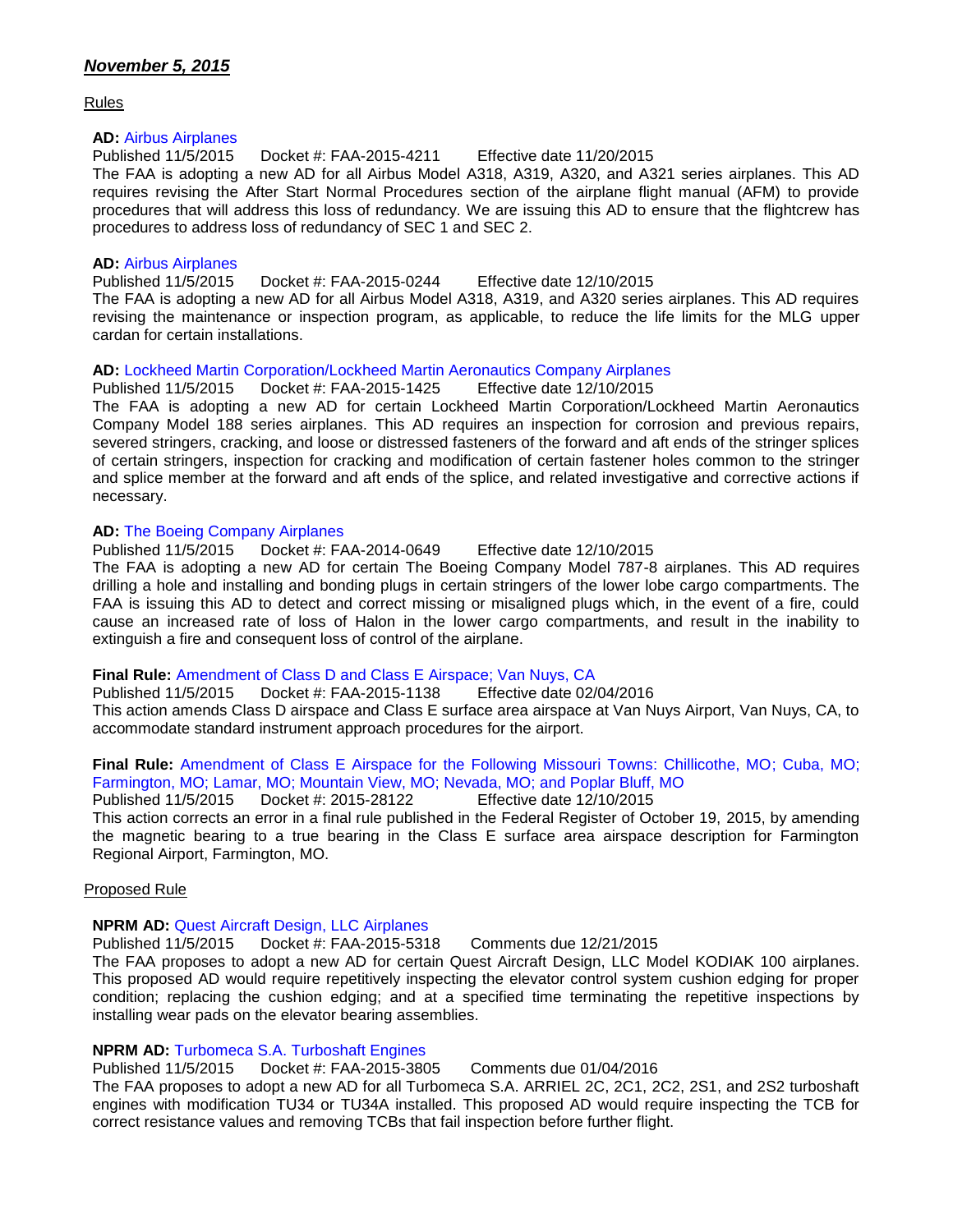#### **Notices**

#### **Notice:** [Aviation Rulemaking Advisory Committee-New Task](https://www.federalregister.gov/articles/2015/11/05/2015-28151/aviation-rulemaking-advisory-committee-new-task)

Published 11/5/2015 Document #: 2015-28151

The FAA assigned the Aviation Rulemaking Advisory Committee (ARAC) a new task to provide recommendations regarding occupant protection rulemaking in normal and transport category rotorcraft for older certification basis type designs that are still in production.

Special Airworthiness Information Bulletins (SAIB)

### **SAIB: [M7 Aerospace LLC Models SA226-T/-T\(B\)/-AT/-TC, SA227-TT/-AT/-AC/-BC, and SA227-CC/-DC](http://rgl.faa.gov/Regulatory_and_Guidance_Library/rgSAIB.nsf/dc7bd4f27e5f107486257221005f069d/c0aca2cb277f06c486257ef10075190c/$FILE/CE-16-04.pdf)  [airplanes](http://rgl.faa.gov/Regulatory_and_Guidance_Library/rgSAIB.nsf/dc7bd4f27e5f107486257221005f069d/c0aca2cb277f06c486257ef10075190c/$FILE/CE-16-04.pdf)**

Issued 11/2/2015 Document #: CE-16-04

This SAIB informs registered owners/operators of M7 Aerospace LLC Models SA226-T/-T(B)/-AT/-TC, SA227- TT/-AT/-AC/-BC, and SA227-CC/-DC airplanes (under Type Certificate Data Sheets A5SW, A8SW and A18SW) of an airworthiness concern. Specifically, this SAIB provides inspection procedures and on-condition maintenance actions for the engine power lever control cable support bracket in the cockpit pedestal for the affected airplanes.

### *November 6, 2015*

Rules

**Final Rule:** [Standard Instrument Approach Procedures, and Takeoff Minimums and Obstacle Departure](https://www.federalregister.gov/articles/2015/11/06/2015-28117/standard-instrument-approach-procedures-and-takeoff-minimums-and-obstacle-departure-procedures) [Procedures; Miscellaneous Amendments](https://www.federalregister.gov/articles/2015/11/06/2015-28117/standard-instrument-approach-procedures-and-takeoff-minimums-and-obstacle-departure-procedures)

Published 11/06/2015 Document #: 2015-28117 Effective date 11/06/2015 This rule establishes, amends, suspends, or removes Standard Instrument Approach Procedures (SIAPs) and associated Takeoff Minimums and Obstacle Departure Procedures (ODPs) for operations at certain airports.

**Final Rule:** [Standard Instrument Approach Procedures, and Takeoff Minimums and Obstacle Departure](https://www.federalregister.gov/articles/2015/11/06/2015-28119/standard-instrument-approach-procedures-and-takeoff-minimums-and-obstacle-departure-procedures)  [Procedures; Miscellaneous Amendments](https://www.federalregister.gov/articles/2015/11/06/2015-28119/standard-instrument-approach-procedures-and-takeoff-minimums-and-obstacle-departure-procedures)

Published 11/06/2015 Document #: 2015-28119 Effective date 11/06/2015 This rule establishes, amends, suspends, or removes Standard Instrument Approach Procedures (SIAPs) and associated Takeoff Minimums and Obstacle Departure Procedures (ODPs) for operations at certain airports.

**Final Rule:** [Standard Instrument Approach Procedures, and Takeoff Minimums and Obstacle Departure](https://www.federalregister.gov/articles/2015/11/06/2015-28118/standard-instrument-approach-procedures-and-takeoff-minimums-and-obstacle-departure-procedures)  [Procedures; Miscellaneous Amendments](https://www.federalregister.gov/articles/2015/11/06/2015-28118/standard-instrument-approach-procedures-and-takeoff-minimums-and-obstacle-departure-procedures)

Published 11/06/2015 Document #: 2015-28118 Effective date 11/06/2015 This rule amends, suspends, or removes Standard Instrument Approach Procedures (SIAPs) and associated Takeoff Minimums and Obstacle Departure Procedures for operations at certain airports.

**Final Rule:** [Standard Instrument Approach Procedures, and Takeoff Minimums and Obstacle Departure](https://www.federalregister.gov/articles/2015/11/06/2015-28121/standard-instrument-approach-procedures-and-takeoff-minimums-and-obstacle-departure-procedures) [Procedures; Miscellaneous Amendments](https://www.federalregister.gov/articles/2015/11/06/2015-28121/standard-instrument-approach-procedures-and-takeoff-minimums-and-obstacle-departure-procedures)

Published 11/06/2015 Document #: 2015-28121 Effective date 11/06/2015

This rule amends, suspends, or removes Standard Instrument Approach Procedures (SIAPs) and associated Takeoff Minimums and Obstacle Departure Procedures for operations at certain airports.

#### Advisory Circular

**AC:** [Specification for Airport Light Bases, Transformer Housings, Junction Boxes, and Accessories](http://www.faa.gov/regulations_policies/advisory_circulars/index.cfm/go/document.information/documentID/1028567)

Issued 11/06/2015 Document #: AC 150/5345-42H Effective date M/D/YYYY

This AC contains the specifications for airport light bases, transformer housings, junction boxes, accessories, elevated light fixture covers and stakes. This AC is not intended to be a compilation of currently available product designs. This AC provides the basic standard requirements for critical dimensions and performance requirements to which all manufacturers must demonstrate compliance.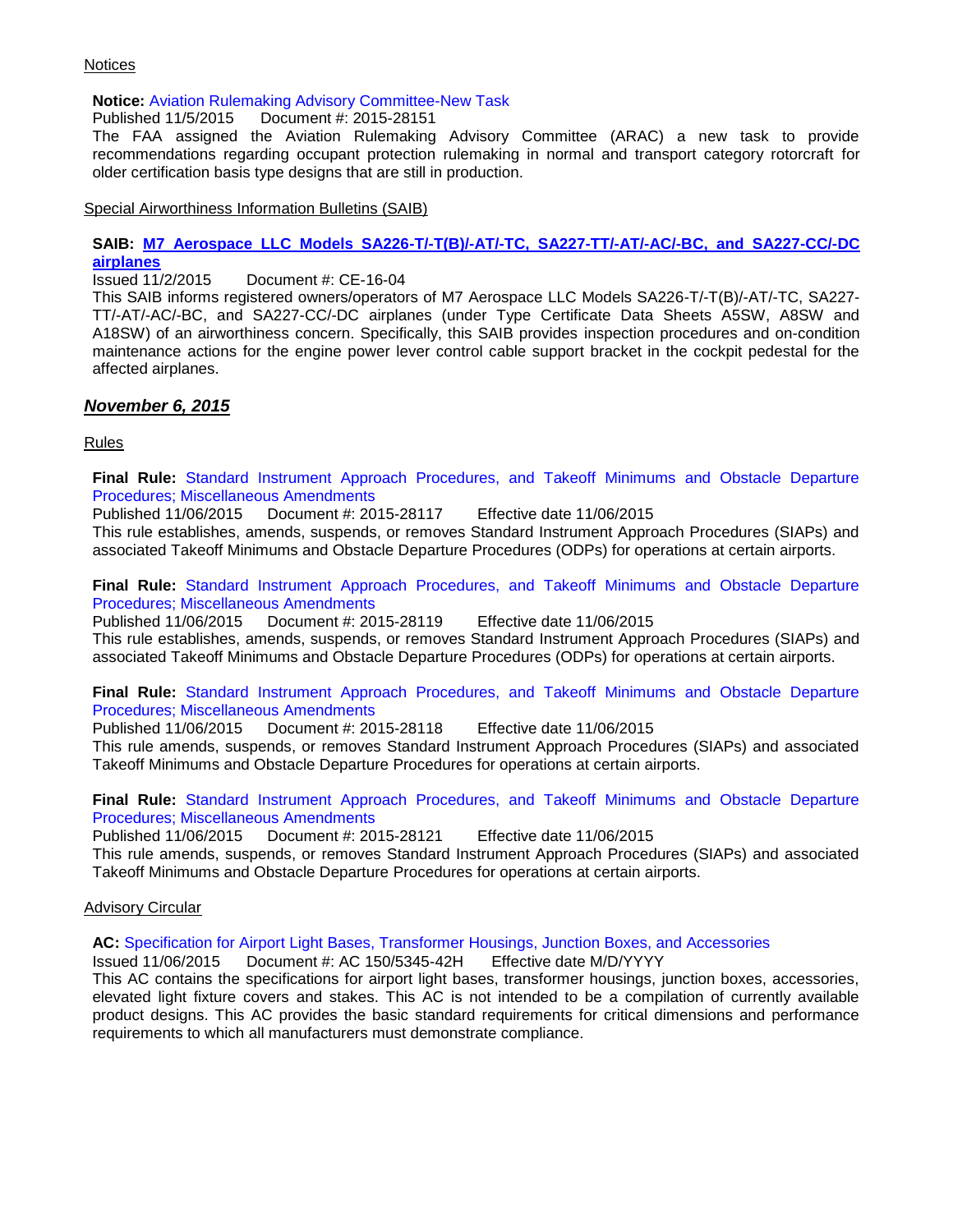#### **Notices**

**Notice:** [Office of Commercial Space Transportation; Notice of Intent To Prepare an Environmental Impact](https://www.federalregister.gov/articles/2015/11/06/2015-28336/office-of-commercial-space-transportation-notice-of-intent-to-prepare-an-environmental-impact)  [Statement \(EIS\), Open a Public Scoping Period, and To Hold a Public Scoping Meeting in Camden County,](https://www.federalregister.gov/articles/2015/11/06/2015-28336/office-of-commercial-space-transportation-notice-of-intent-to-prepare-an-environmental-impact)  **[Georgia](https://www.federalregister.gov/articles/2015/11/06/2015-28336/office-of-commercial-space-transportation-notice-of-intent-to-prepare-an-environmental-impact)** 

Published M/D/YYYY Document #: 2015-28336

This Notice provides information to Federal, State, and local agencies; Native American tribes; and other interested persons regarding the FAA's intent to prepare an EIS to evaluate the potential environmental impacts of issuing a Launch Site Operator License to the Camden County Board of Commissioners for a proposed commercial space launch site ("Spaceport Camden").

#### *November 9, 2015*

Rules

#### **AD:** [Agusta S.p.A. Helicopters](https://www.federalregister.gov/articles/2015/11/09/2015-28314/airworthiness-directives-agusta-spa-helicopters)

Published 11/9/2015 Docket #: FAA-2015-3969 Effective date 11/24/2015 The FAA is adopting a new AD for Agusta S.p.A. (Agusta) Model AB412 helicopters. This AD requires inspecting the filters installed on the pressure lines of utility hydraulic systems for metal particles.

#### **AD:** [Schempp-Hirth Flugzeugbau GmbH Gliders](https://www.federalregister.gov/articles/2015/11/09/2015-28339/airworthiness-directives-schempp-hirth-flugzeugbau-gmbh-gliders)

Published 11/9/2015 Docket #: FAA-2015-3224 Effective date 11/18/2015 The FAA is correcting an airworthiness directive (AD) that published in the Federal Register. That AD applies to certain Schempp-Hirth Flugzeugbau GmbH Models Duo Discus and Duo Discus T gliders.

#### Final Policies

#### **Final Policy:** [Clarification for 14 CFR Part 33.83 Vibration Test](http://rgl.faa.gov/Regulatory_and_Guidance_Library/rgPolicy.nsf/0/541BA732D6EB1EE586257EF50067649F?OpenDocument)

Issued 11/3/2015 Policy #: PS-ANE-33.83-01

This policy clarifies that the required vibration surveys and engine surveys of § 33.83(a) are intended to be implemented by engine test. It further clarifies that the required "appropriate combination of experience, analysis, and component test" is intended to be implemented in support of conducting the engine test.

#### **Orders**

#### **Order:** [Precision Runway Monitor-Alternative \(PRM-A\) Multilateration \(MLAT\) data for surveillance at Detroit](http://www.faa.gov/regulations_policies/orders_notices/index.cfm/go/document.information/documentID/1028569)  [TRACON \(D21\)](http://www.faa.gov/regulations_policies/orders_notices/index.cfm/go/document.information/documentID/1028569)

Issued 11/9/2015 Document #: JO 7110.121 Effective date 11/9/2015

This order prescribes guidance for the use of PRM-A MLAT information for conducting ATC services at D21 using the STARS automation platform operating in Fusion Display Mode (FDM).

#### **Notices**

#### **Notice:** [Membership in the National Parks Overflights Advisory Group Aviation Rulemaking Committee](https://www.federalregister.gov/articles/2015/11/09/2015-28489/membership-in-the-national-parks-overflights-advisory-group-aviation-rulemaking-committee)

Published 11/9/2015 Document #: 2015-28489 By Federal Register notice (See 80 FR 58808-58809, September 30, 2015) the National Park Service (NPS) and the Federal Aviation Administration (FAA) invited interested persons to apply to fill one upcoming opening to represent Native American interests on the National Parks Overflights Advisory Group (NPOAG) Aviation Rulemaking Committee (ARC).

#### **Notice:** [Search and Rescue Notification](http://www.faa.gov/regulations_policies/orders_notices/index.cfm/go/document.information/documentID/1028568)

Published 11/6/2015 Document #: JO 7110.697 Cancellation date 5/26/2016 Amend FAA Order JO 7110.10, Flight Service, to accept commercially available tracking service notifications and begin search and rescue activities most appropriate for the circumstances, effective November 06, 2015.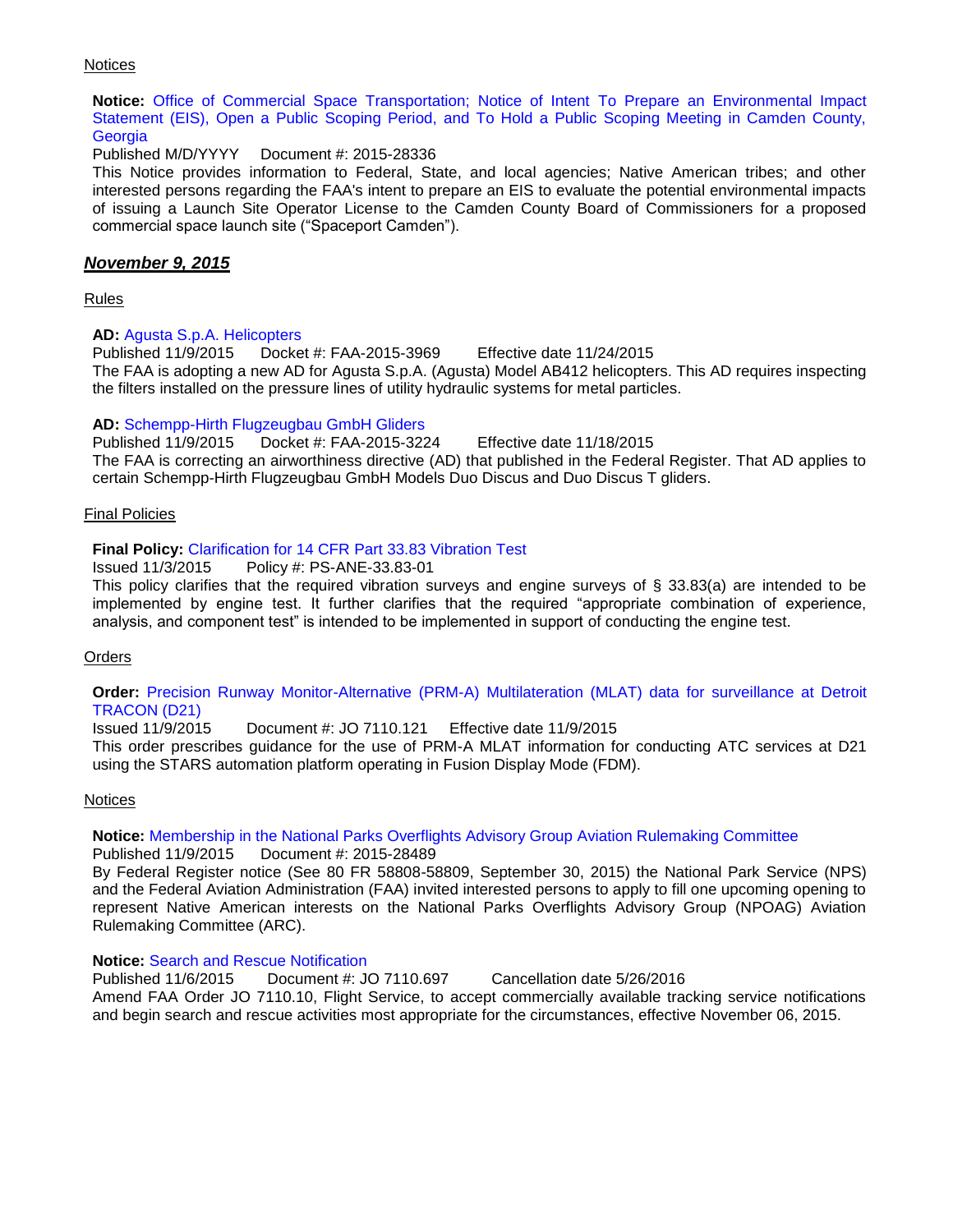## *November 10, 2015*

Rules

#### **AD:** [Airbus Airplanes](https://www.federalregister.gov/articles/2015/11/10/2015-28197/airworthiness-directives-airbus-airplanes)

Published 11/10/2015 Docket #: FAA-2014-0574 Effective date 12/15/2015

The FAA is adopting a new AD for all Airbus Model A318, A319, A320, and A321 series airplanes. This AD was prompted by a report of skin disbonding on a composite side shell panel of a rudder. This AD requires an inspection to determine if any rudder composite side shell panel has been repaired, a thermography inspection of each rudder that has received this repair, and related investigative and corrective actions if necessary.

#### **AD:** [Pacific Aerospace Limited Airplanes](https://www.federalregister.gov/articles/2015/11/10/2015-28338/airworthiness-directives-pacific-aerospace-limited-airplanes)

Published 11/10/2015 Docket #: FAA-2015-3620 Effective date 12/15/2015

The FAA is superseding AD 2014-20-13 for certain Pacific Aerospace Limited Model 750XL airplanes. This AD results from mandatory continuing airworthiness information (MCAI) issued by an aviation authority of another country to identify and correct an unsafe condition on an aviation product.

#### **AD:** [Sikorsky Aircraft Corporation \(Type Certificate Previously Held by Schweizer Aircraft Corporation\)](https://www.federalregister.gov/articles/2015/11/10/2015-28313/airworthiness-directives-sikorsky-aircraft-corporation-type-certificate-previously-held-by-schweizer)

Published 11/10/2015 Docket #: FAA-2015-1008 Effective date 12/15/2015 The FAA is adopting a new AD for Sikorsky Aircraft Corporation (Sikorsky) Model 269A, 269A-1, 269B, 269C, 269C-1, 269D, and TH-55A helicopters. This AD requires repetitively inspecting and lubricating the tail rotor (T/R) driveshaft splined fittings.

#### **Final Rule:** [Standard Instrument Approach Procedures, and Takeoff Minimums and Obstacle Departure](https://www.https/www.federalregister.gov/articles/2015/11/10/2015-28478/standard-instrument-approach-procedures-and-takeoff-minimums-and-obstacle-departure-procedures.gov/agencies/federal-aviation-administration)  [Procedures; Miscellaneous Amendments](https://www.https/www.federalregister.gov/articles/2015/11/10/2015-28478/standard-instrument-approach-procedures-and-takeoff-minimums-and-obstacle-departure-procedures.gov/agencies/federal-aviation-administration)

Published 11/10/2015 Docket #: FAA-2015-28478 Effective date 12/10/2015 The FAA is issuing a final rule that removes certain redundant or underutilized ground-based nondirectional radio beacon (NDB) and VHF omnidirectional range (VOR) Standard Instrument Approach Procedures (SIAPs). On April 13, 2015, the FAA published a notice of proposed rulemaking to remove 736 procedures. After consideration of public comments and conducting an internal review, the FAA has decided to move forward with removing 334 procedures that did not receive public comment.

#### Proposed Rule

## **NPRM AD: [Pratt & Whitney Canada Corp. Turboprop Engines](https://www.federalregister.gov/articles/2015/11/10/2015-28534/airworthiness-directives-pratt-and-whitney-canada-corp-turboprop-engines) Published 11/10/2015** Docket #: FAA-2015-28534

Published 11/10/2015 Docket #: FAA-2015-28534 Comments due 01/11/2016 The FAA proposes to adopt a new AD for certain Pratt & Whitney Canada Corp. (PWC) PT6A-60AG, -65AG, - 67AF, and -67AG turboprop engines. The FAA is proposing this AD to prevent failure of the Woodward FCU, which could lead to failure of the engine, in-flight shutdown, and loss of control of the airplane.

#### **NPRM AD:** [Rolls-Royce plc Turbofan Engines](https://www.federalregister.gov/articles/2015/11/10/2015-28533/airworthiness-directives-rolls-royce-plc-turbofan-engines)

Published 11/10/2015 Docket #: FAA-2014-0561 Comments due 01/11/2016

The FAA proposes to supersede AD 2015-04-03 that applies to certain Rolls-Royce plc (RR) RB211 Trent 768- 60, 772-60, and 772B-60 turbofan engines. AD 2015-04-03 requires inspection of the sealing sleeve on the highpressure/intermediate-pressure (HP/IP) turbine support internal oil feed tube and removal of those sealing sleeves affected by AD 2015-04-03. This proposed AD would require removal of either the affected sealing sleeve only or both the affected sealing sleeve and the oil feed tube.

#### Final Policies

**Final Policy:** [Supersedure of Earlier Deviation Memorandum AIR100-14-140-DM26 Regarding New](http://rgl.faa.gov/Regulatory_and_Guidance_Library/rgPolicy.nsf/0/55575F026E53A84186257EF90075E5FB?OpenDocument)  [Organization Designation Authorization \(ODA\) Organization Management Team \(OMT\) Training Requirements](http://rgl.faa.gov/Regulatory_and_Guidance_Library/rgPolicy.nsf/0/55575F026E53A84186257EF90075E5FB?OpenDocument)  [in FAA Order 8100.15B, Organization Designation Authorization Procedures](http://rgl.faa.gov/Regulatory_and_Guidance_Library/rgPolicy.nsf/0/55575F026E53A84186257EF90075E5FB?OpenDocument) 

#### Issued 11/10/2015 Policy #: AIR100-15-140-DM58

This memorandum supersedes the December 9, 2014 deviation memorandum that implemented additional ODA auditing training based on Section 312 of the FAA Reauthorization Act, which directed implementation of Aviation Rulemaking Committee recommendations regarding ODA audit skills training.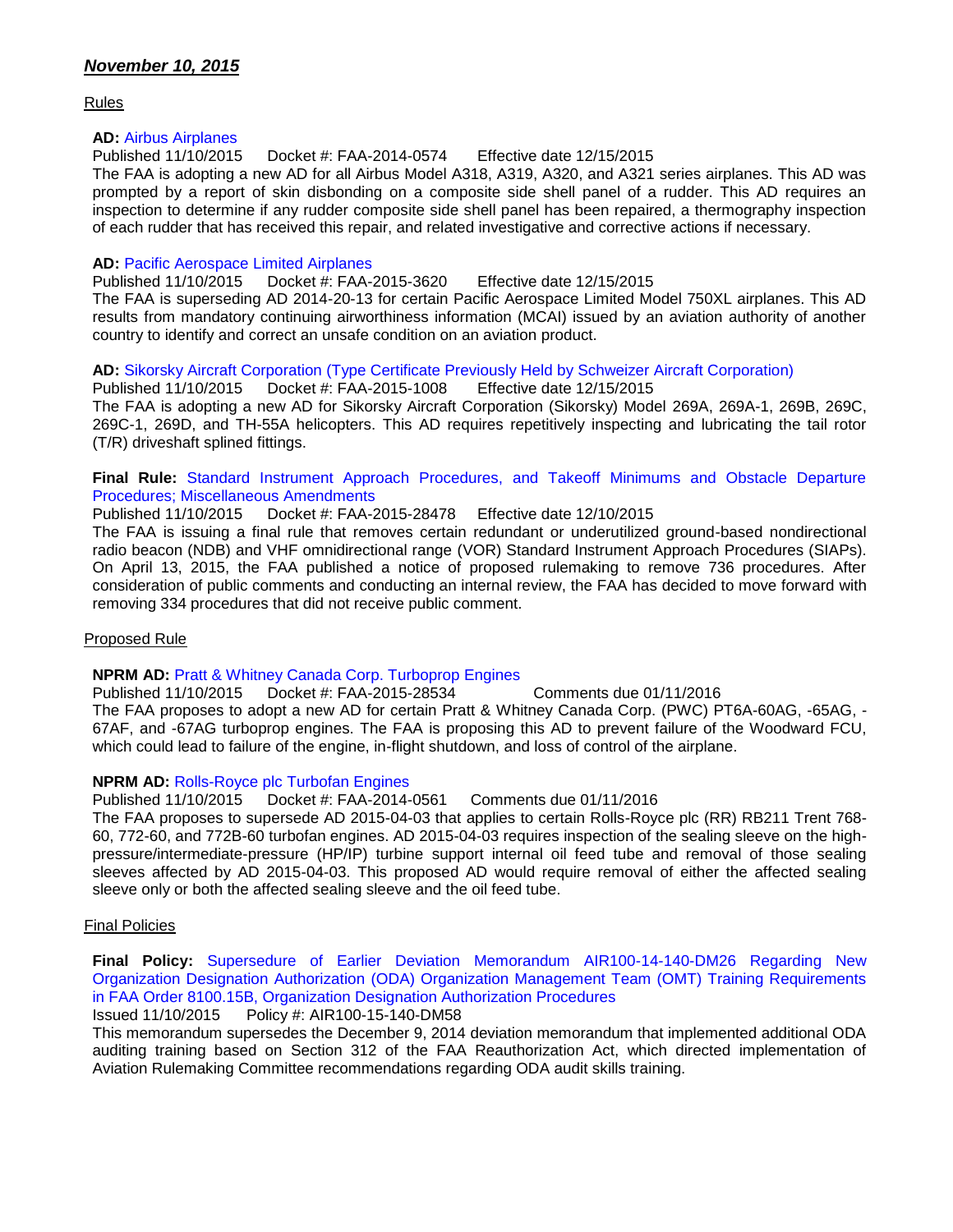**Final Policy:** [Deviation to Federal Aviation Administration \(FAA\) Order 8100.15B, Organization Designation](http://rgl.faa.gov/Regulatory_and_Guidance_Library/rgPolicy.nsf/0/7DFE428E6C22BFE486257EF90075E815?OpenDocument)  [Authorization Procedures, Requirements for Compliance and Enforcement/Corrective Action](http://rgl.faa.gov/Regulatory_and_Guidance_Library/rgPolicy.nsf/0/7DFE428E6C22BFE486257EF90075E815?OpenDocument) Issued 11/10/2015 Policy #: AIR100-15-140-DM57

This memorandum authorizes a deviation from the current compliance and enforcement procedures of FAA Order 8100.15, paragraphs 5-6a and 5-6e. Paragraph 5-6a requires that Organization Designation Authorization (ODA) regulatory noncompliances be addressed in accordance with FAA Order 2150.3, FAA Compliance and Enforcement Program, and paragraph 5-6e contains procedures to address other types of conditions that require corrective action.

**Final Policy:** [Deviation to Federal Aviation Administration \(FAA\) Order 8100.15B, Organization Designation](http://rgl.faa.gov/Regulatory_and_Guidance_Library/rgPolicy.nsf/0/E0D2ECD3BD32747786257EF90075E4E9?OpenDocument)  [Authorization Procedures, Regarding Requirements for Prototype Installation Locations](http://rgl.faa.gov/Regulatory_and_Guidance_Library/rgPolicy.nsf/0/E0D2ECD3BD32747786257EF90075E4E9?OpenDocument)

#### Issued 11/10/2015 Policy #: AIR100-15-140-DM56

This memorandum authorizes a deviation from the current type certificate (TC) and supplemental type certificate (STC) Organization Designation Authorization (ODA) prototype installation location requirements of FAA Order 8100.15B, paragraphs 8-7 and 11-6b, and other related paragraphs. Prototype installations may now be conducted at any location as long as any necessary procedures and controls are in place to ensure the ODA holder conducts all of the needed conformity inspections.

**Final Policy:** [Deviation to Federal Aviation Administration \(FAA\) Orders 8100.15B, Organization Designation](http://rgl.faa.gov/Regulatory_and_Guidance_Library/rgPolicy.nsf/0/BF772129076D7BB186257EF90075E70B?OpenDocument)  [Authorization \(ODA\) Procedures and FAA Order 8110.103, Alternative Methods of Compliance \(AMOC\)](http://rgl.faa.gov/Regulatory_and_Guidance_Library/rgPolicy.nsf/0/BF772129076D7BB186257EF90075E70B?OpenDocument)  [Requirements Limiting Organization Designation Authorization \(ODA\) Approval of AMOC Requests](http://rgl.faa.gov/Regulatory_and_Guidance_Library/rgPolicy.nsf/0/BF772129076D7BB186257EF90075E70B?OpenDocument) Issued 11/10/2015 Policy #: AIR100-15-140-DM55

This memorandum authorizes a deviation from the current type certificate (TC) and supplemental type certificate (STC) Organization Designation Authorization (ODA) prototype installation location requirements of FAA Order 8100.15B, paragraphs 8-7 and 11-6b, and other related paragraphs. Prototype installations may now be conducted at any location as long as any necessary procedures and controls are in place to ensure the ODA holder conducts all of the needed conformity inspections.

#### Legal Interpretations

#### **Legal Interpretation:** [Title 14 C.F.R. §65.83](http://www.faa.gov/about/office_org/headquarters_offices/agc/pol_adjudication/agc200/interpretations/data/interps/2015/DaSilva-CommuteAir%20-%20(2015)%20Legal%20Interpretation.pdf)

Issued 11/10/2015 Regulation/Order #: Title 14 CFR §65.83

This legal interpretation responds to a question on the requirements that apply to a newly certificated machine and whether or not a newly certificated machine may exercise the privileges of his or her certificate prior to obtaining the experience specified in §65.83(b).

#### Special Conditions

#### **SC:** [Boeing Model 787-9 Airplane; Structure-Mounted Airbags](https://www.federalregister.gov/articles/2015/11/10/2015-28568/special-conditions-boeing-model-787-9-airplane-structure-mounted-airbags)

Published 11/10/2015 Docket #: FAA-2015-4086 Effective date 11/10/2015

These special conditions are issued for the Boeing Model 787-9 airplane. This airplane will have a novel or unusual design feature when compared to the state of technology envisioned in the airworthiness standards for transport-category airplanes.

#### Special Airworthiness Information Bulletins (SAIB)

#### **SAIB:** [Fuel](http://rgl.faa.gov/Regulatory_and_Guidance_Library/rgSAIB.nsf/MainFrame?OpenFrameSet)

Issued 11/10/2015 Document #: HQ-16-05

This SAIB advises aircraft operators, fixed base operators, FAA repair stations, Flight Standards District Offices, and Foreign Civil Aviation Authorities, that grade UL94 aviation gasoline (avgas), that meets the American Society for Testing and Materials (ASTM) International fuel specification D7547, is acceptable for use on aircraft and engines certificated for operation with grade UL94 avgas that meets ASTM International fuel specification D7592.

#### **Orders**

#### **Order:** [Facility Operation and Administration](http://www.faa.gov/regulations_policies/orders_notices/index.cfm/go/document.information/documentID/1028577)

Issued 11/10/2015 Document #: JO 7210.3Z Effective date 12/10/2015

This order provides direction and guidance for the day-to-day operation of facilities and offices under the administrative jurisdiction of the Federal Aviation Administration's Air Traffic Organization. All concerned personnel shall familiarize themselves with the provisions about their responsibilities. When a situation arises that is not adequately covered, exercise good judgment.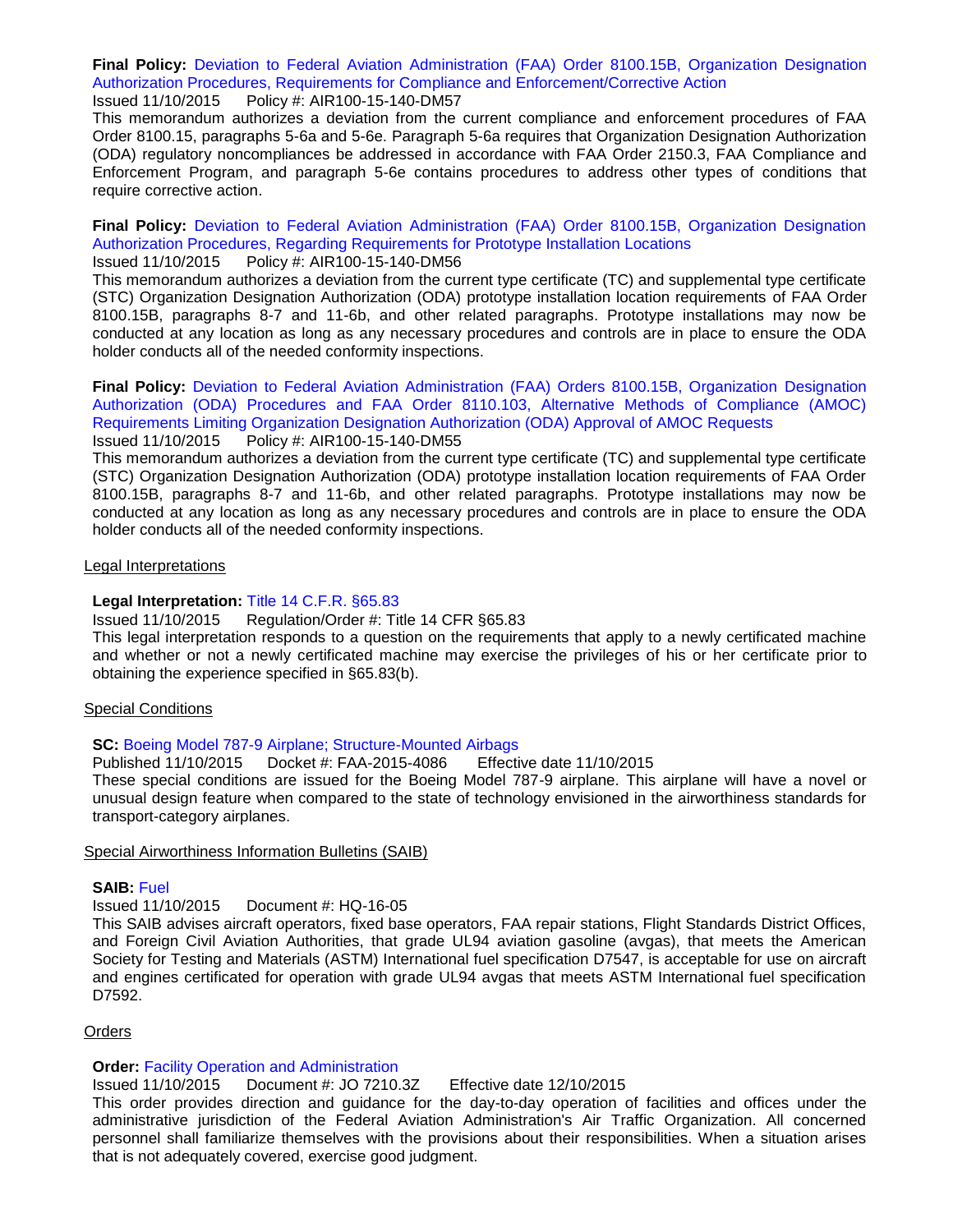#### **Order:** [Flight Services](http://www.faa.gov/regulations_policies/orders_notices/index.cfm/go/document.information/documentID/1028578)

Issued 11/10/2015 Document #: JO 7110.10Y Effective date 12/10/2015

This order prescribes air traffic control procedures and phraseology for use by personnel providing air traffic control services. Controllers are required to be familiar with the provisions of this order that pertain to their operational responsibilities and to exercise judgment if they encounter situations not covered by it.

#### **Order:** [Air Traffic Control](http://www.faa.gov/documentLibrary/media/Order/ATC.pdf)

 $Is sued 11/10/2015 Doc$ ument #: Effective date 12/10/2015

7110.65W

This order prescribes air traffic control procedures and phraseology for use by personnel providing air traffic control services. Controllers are required to be familiar with the provisions of this order that pertain to their operational responsibilities and to exercise their best judgment if they encounter situations not covered by it.

#### **Notices**

**Notice:** [Agency Information Collection Activities: Requests for Comments; Clearance of Renewed Approval of](https://www.federalregister.gov/articles/2015/11/10/2015-28621/agency-information-collection-activities-requests-for-comments-clearance-of-renewed-approval-of)  [Information Collection: Changes in Permissible Stage 2 Airplane Operations](https://www.federalregister.gov/articles/2015/11/10/2015-28621/agency-information-collection-activities-requests-for-comments-clearance-of-renewed-approval-of)

Published 11/10/2015 Document #: 2015-28621 Comments due 01/11/2016 In accordance with the Paperwork Reduction Act of 1995, FAA invites public comments about our intention to request the Office of Management and Budget (OMB) approval to renew an information collection. This information will be used to issue special flight authorizations for non-revenue transports and non-transport jet operations of Stage 2 airplanes at U.S. airports.

**Notice:** [Agency Information Collection Activities: Requests for Comments; Clearance of Renewed Approval of](https://www.federalregister.gov/articles/2015/11/10/2015-28611/agency-information-collection-activities-requests-for-comments-clearance-of-renewed-approval-of)  [Information Collection: Commercial Air Tour Operator Reports](https://www.federalregister.gov/articles/2015/11/10/2015-28611/agency-information-collection-activities-requests-for-comments-clearance-of-renewed-approval-of)

Published 11/10/2015 Document #: 2015-28611 Comments due 12/10/2015

In accordance with the Paperwork Reduction Act of 1995, FAA invites public comments about our intention to request the Office of Management and Budget (OMB) approval to renew an information collection. The commercial air tour operational data provided to the FAA and NPS will be used by the agencies as background information useful in the development of air tour management plans and voluntary agreements for purposes of meeting the mandate of the National Parks Air Tour Management Act (NPATMA) of 2000.

## **Notice:** [Agency Information Collection Activities: Requests for Comments; Clearance of Renewed Approval of](https://www.federalregister.gov/articles/2015/11/10/2015-28622/agency-information-collection-activities-requests-for-comments-clearance-of-renewed-approval-of)  [Information Collection: Damage Tolerance and Fatigue Evaluation of Composite Rotorcraft Structures](https://www.federalregister.gov/articles/2015/11/10/2015-28622/agency-information-collection-activities-requests-for-comments-clearance-of-renewed-approval-of)

Published 11/10/2015 Document #: 2015-28622 Comments due 01/11/2016 In accordance with the Paperwork Reduction Act of 1995, FAA invites public comments about our intention to request the Office of Management and Budget (OMB) approval to renew an information collection. To obtain type certification of a rotorcraft, an applicant must show that the rotorcraft complies with specific certification requirements. To show compliance, the applicant must submit substantiating data.

## **Notice:** [Agency Information Collection Activities: Requests for Comments; Clearance of Renewed Approval of](https://www.federalregister.gov/articles/2015/11/10/2015-28620/agency-information-collection-activities-requests-for-comments-clearance-of-renewed-approval-of)  [Information Collection: FAA Acquisition Management System \(FAAAMS\) Including ARRA Requirements](https://www.federalregister.gov/articles/2015/11/10/2015-28620/agency-information-collection-activities-requests-for-comments-clearance-of-renewed-approval-of)

Published 11/10/2015 Document #: 2015-28620 Comments due 01/11/2016

In accordance with the Paperwork Reduction Act of 1995, FAA invites public comments about our intention to request the Office of Management and Budget (OMB) approval to renew an information collection. The FAA Acquisition Management System establishes policies and internal procedures for FAA acquisition. The information collection is necessary to solicit, award, and administer contracts for supplies, equipment, services, facilities, and real property to fulfill FAA's mission.

#### **Notice:** [Agency Information Collection Activities: Requests for Comments; Clearance of Renewed Approval of](https://www.federalregister.gov/articles/2015/11/10/2015-28618/agency-information-collection-activities-requests-for-comments-clearance-of-renewed-approval-of)  [Information Collection: FAA Airport Master Record](https://www.federalregister.gov/articles/2015/11/10/2015-28618/agency-information-collection-activities-requests-for-comments-clearance-of-renewed-approval-of)

Published 11/10/2015 Document #: 2015-28618 Comments due 01/11/2016

In accordance with the Paperwork Reduction Act of 1995, FAA invites public comments about our intention to request the Office of Management and Budget (OMB) approval to renew an information collection. Aeronautical information is required by the FAA in order to carry out agency missions such as those related to aviation flying safety, flight planning, airport engineering and federal grants analysis, aeronautical chart and flight information publications, and the promotion of air commerce as required by statute.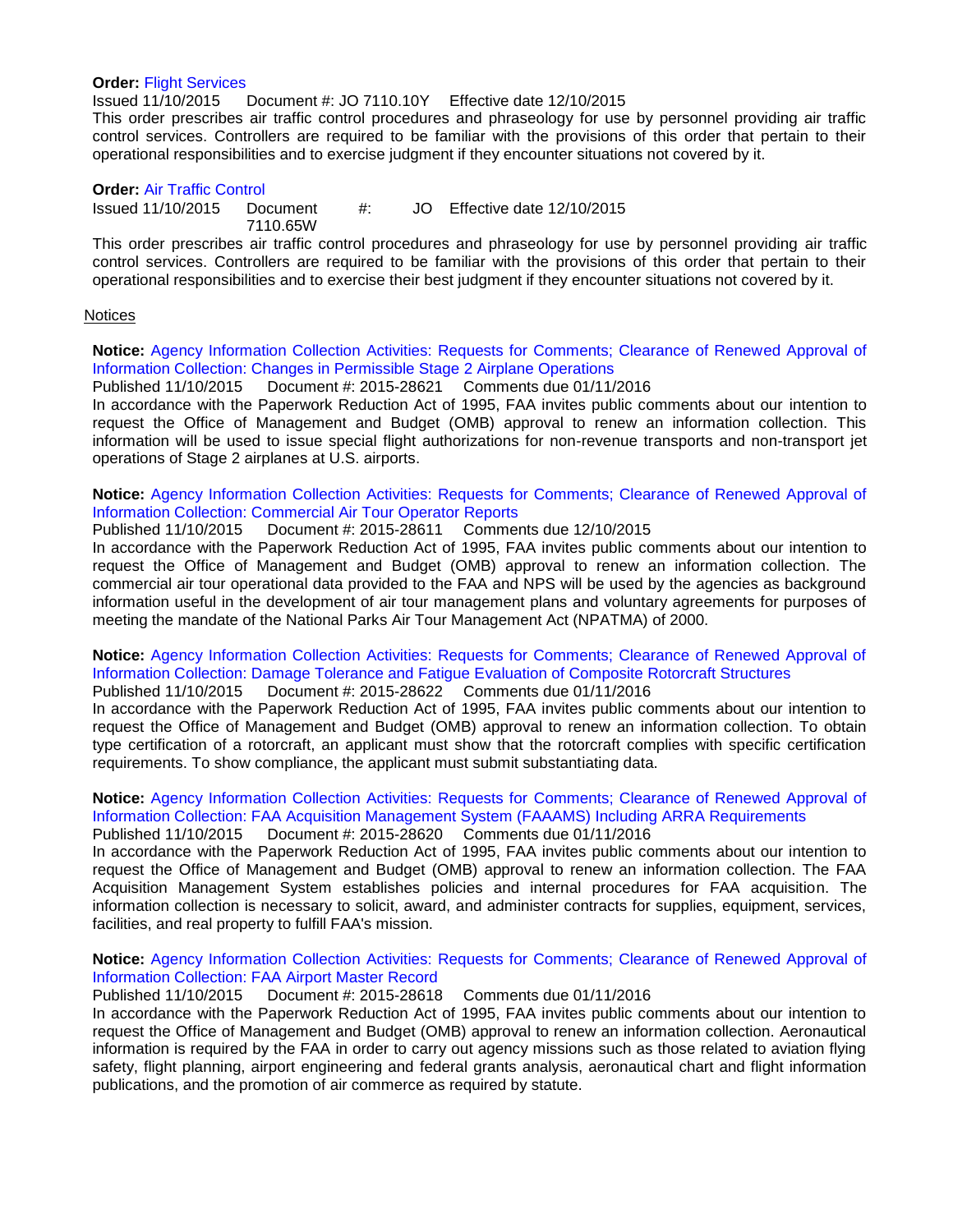**Notice:** [Agency Information Collection Activities: Requests for Comments; Clearance of Renewed Approval of](https://www.federalregister.gov/articles/2015/11/10/2015-28612/agency-information-collection-activities-requests-for-comments-clearance-of-renewed-approval-of)  [Information Collection: Operating Requirements: Domestic, Flag and Supplemental Operations](https://www.federalregister.gov/articles/2015/11/10/2015-28612/agency-information-collection-activities-requests-for-comments-clearance-of-renewed-approval-of)

Published 11/10/2015 Document #: 2015-28612 Comments due 12/10/2015

In accordance with the Paperwork Reduction Act of 1995, FAA invites public comments about our intention to request the Office of Management and Budget (OMB) approval to renew an information collection. 14 CFR part 121 prescribes the requirements governing air carrier operations. The information collected is used to determine air operators' compliance with the minimum safety standards and the applicants' eligibility for air operations certification.

**Notice:** [Random Drug and Alcohol Testing Percentage Rates of Covered Aviation Employees for the Period of](https://www.federalregister.gov/articles/2015/11/10/2015-28647/random-drug-and-alcohol-testing-percentage-rates-of-covered-aviation-employees-for-the-period-of)  [January 1, 2016, Through December 31, 2016](https://www.federalregister.gov/articles/2015/11/10/2015-28647/random-drug-and-alcohol-testing-percentage-rates-of-covered-aviation-employees-for-the-period-of)

Published 11/10/2015 Document #: 2015-28647

The FAA has determined that the minimum random drug and alcohol testing percentage rates for the period January 1, 2016, through December 31, 2016, will remain at 25 percent of safety-sensitive employees for random drug testing and 10 percent of safety-sensitive employees for random alcohol testing.

#### **Notice:** [Time Based Flow Management \(TBFM\)](http://www.faa.gov/regulations_policies/orders_notices/index.cfm/go/document.information/documentID/1028575)

Published 11/10/2015 Document #: N 7210.890N Effective date: 12/10/2015

This notice amends Paragraphs 6-1-7, Display of Traffic Management Advisor (TMA) Information, 17-6-4, Types of TMIS, and Chapter 17, Section 25, Traffic Management Advisor (TMA), in Federal Aviation Administration (FAA) Order 7210.3, Facility Operation and Administration.

#### **Notice:** [Time Based Flow Management \(TBFM\)](http://www.faa.gov/documentLibrary/media/Notice/NOTICE_7110.698_TBFM.pdf)

Published 11/10/2015 Document #: N JO 7110.698 Effective date: 12/10/2015 This notice amends Paragraphs 11-1-1, Duty Responsibility, 11-1-2, Duties and Responsibilities, 11-1-3, Time Based Flow Management (TBFM), and Pilot Controller Glossary, in Federal Aviation Administration (FAA) Order 7110.65, Air Traffic Control.

#### *November 12, 2015*

Rules

#### **AD:** [Airbus Airplanes](https://www.federalregister.gov/articles/2015/11/12/2015-27449/airworthiness-directives-airbus-airplanes)

Published 11/12/2015 Docket #: FAA-2015-2461 Effective date 12/17/2015

The FAA is superseding AD 2009-18-15, for all Airbus Model A300, A310, and A300 B4-600, B4-600R, and F4- 600R series airplanes, and Model A300 C4-605R Variant F airplanes (collectively called Model A300-600 series airplanes). This new AD requires revising the maintenance or inspection program to incorporate new maintenance requirements and airworthiness limitations.

#### **AD:** [General Electric Company Turbofan Engines](https://www.federalregister.gov/articles/2015/11/12/2015-28747/airworthiness-directives-general-electric-company-turbofan-engines)

Published 11/12/2015 Docket #: FAA-2015-1658 Effective date 12/17/2015

The FAA is adopting a new AD for all General Electric Company (GE) GEnx-1B turbofan engine models. This AD was prompted by reports of GEnx-1B engine oil loss. This AD requires removal and replacement of the nonconforming ball valve in the oil filler cap.

#### **AD:** The [Boeing Company Airplanes](https://www.federalregister.gov/articles/2015/11/12/2015-26616/airworthiness-directives-the-boeing-company-airplanes)

Published 11/12/2015 Docket #: FAA-2014-0454 Effective date 12/17/2015

The FAA is superseding AD 2002-07-08 for certain The Boeing CompanyModel 737 airplanes. AD 2002-07-08 required repetitive inspections for cracking of the lower skin at the lower row of fasteners in the lap joints of the fuselage; repair of any cracking found; modification of the fuselage lap joints at certain locations, which terminated the repetitive inspections of the modified areas; and replacement of a certain preventive modification with an improved modification.

#### Proposed Rule

#### **NPRM AD:** [Airbus Airplanes](https://www.federalregister.gov/articles/2015/11/12/2015-28559/airworthiness-directives-airbus-airplanes)

#### Published 11/12/2015 Docket #: FAA-2015-4810 Comments due 12/28/2015

The FAA proposes to adopt a new AD for allAirbus Model A330-200, -200 Freighter, and -300 series airplanes; and all Airbus Model A340-200, -300, -500, and -600 series airplanes. This proposed AD was prompted by a report of blockage of Angle of Attack (AOA) probes during climb, leading to activation of the Alpha Protection (Alpha Prot) while the Mach number increased.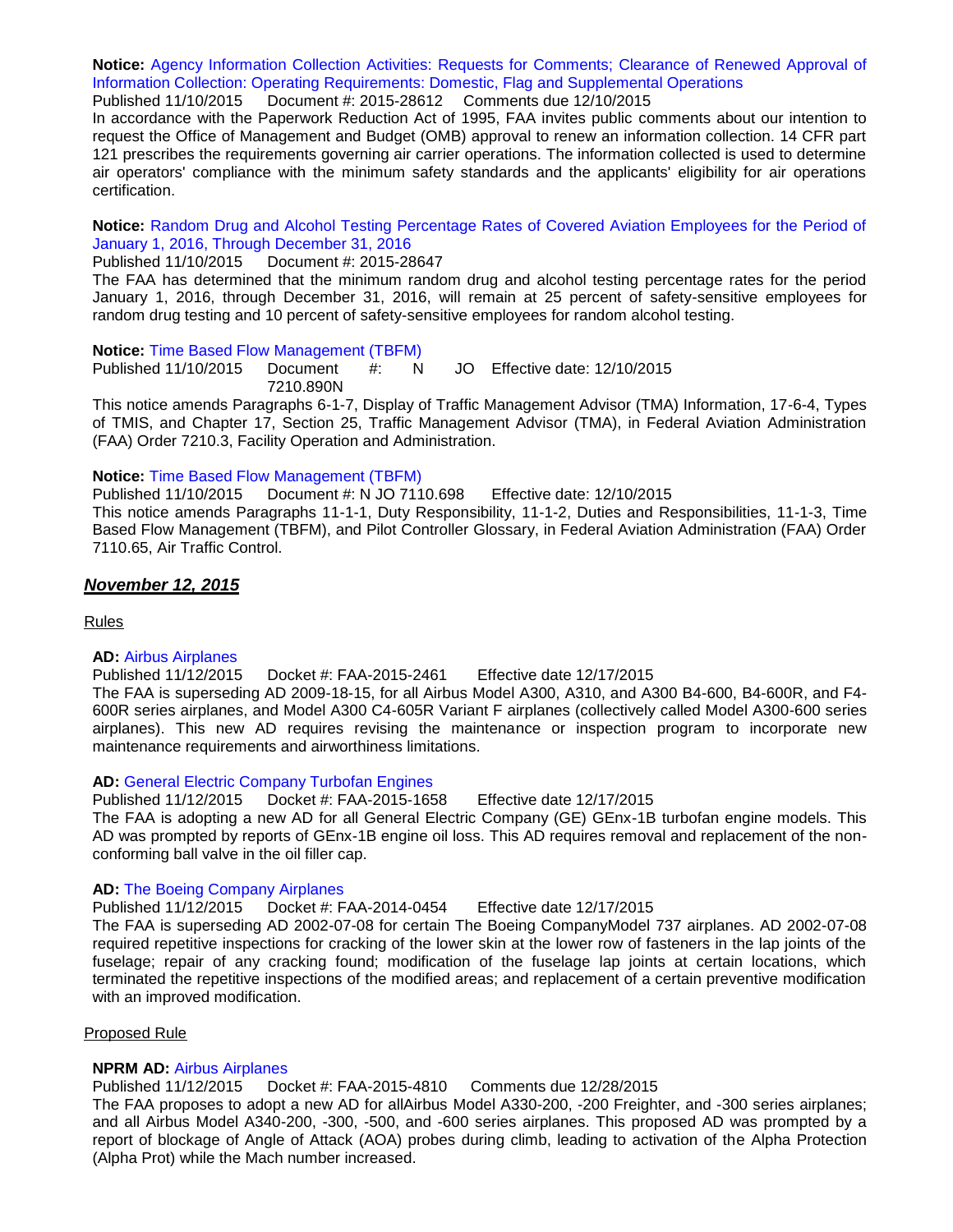#### **NPRM AD:** [Airbus Defense and Space S.A. \(Formerly Known as Construcciones Aeronauticas, S.A.\) Airplanes](https://www.federalregister.gov/articles/2015/11/12/2015-28560/airworthiness-directives-airbus-defense-and-space-sa-formerly-known-as-construcciones-aeronauticas) Published 11/12/2015 Docket #: FAA-2015-4809 Comments due 12/28/2015

The FAA proposes to adopt a new AD for certain Airbus Defense and Space S.A. (formerly known as Construcciones Aeronauticas, S.A.) Model CN-235-200 and CN-235-300 airplanes. This proposed AD was prompted by reports of false engine fire warning events, which consequently led to engine in-flight shut down. This proposed AD would require modification of the location and routing of the engine fire detection system.

#### **NPRM AD:** [BAE Systems \(Operations\) Limited Airplanes](https://www.federalregister.gov/articles/2015/11/12/2015-28561/airworthiness-directives-bae-systems-operations-limited-airplanes)

Published 11/12/2015 Docket #: FAA-2015-4212 Comments due 12/28/2015

The FAA proposes to adopt a new AD for all BAE Systems (Operations) Limited Model BAe 146 series airplanes and Model Avro 146-RJ series airplanes. This proposed AD would require replacing affected NLG main fittings that have exceeded the safe-life limitation with a new or serviceable fitting.

#### **NPRM AD:** [Bombardier, Inc. Airplanes](https://www.federalregister.gov/articles/2015/11/12/2015-28562/airworthiness-directives-bombardier-inc-airplanes)

Published 11/12/2015 Docket #: FAA-2015-4811 Comments due 12/28/2015 The FAA proposes to adopt a new AD for certain Bombardier, Inc. Model CL-600-2C10 (Regional Jet Series 700, 701, & 702) airplanes, Model CL-600-2D15 (Regional Jet Series 705) airplanes, Model CL-600-2D24 (Regional Jet Series 900) airplanes, and Model CL-600-2E25 (Regional Jet Series 1000) airplanes. This proposed AD would require replacement of affected AOA transducers.

#### Notices

**Notice:** [Notice of Opportunity for Public Comment on Surplus Property Release at Columbia Metropolitan](https://www.federalregister.gov/articles/2015/11/12/2015-28786/notice-of-opportunity-for-public-comment-on-surplus-property-release-at-columbia-metropolitan)  [Airport, Columbia, South Carolina.](https://www.federalregister.gov/articles/2015/11/12/2015-28786/notice-of-opportunity-for-public-comment-on-surplus-property-release-at-columbia-metropolitan)

Published 11/12/2015 Document #: 2015-28786 Comments due 12/14/2015

Under the provisions of Title 49, U.S.C. Section 47151(d), notice is being given that the Federal Aviation Administration (FAA) is considering a request from the Richland-Lexington Airport District to waive the requirement that 51.5 acres of surplus property, located at the Columbia Metropolitan Airport be used for aeronautical purposes.

#### *November 13, 2015*

Rules

#### **Final Rule:** [Establishment of Class E Airspace; Placida, FL](https://www.federalregister.gov/articles/2015/11/13/2015-28782/establishment-of-class-e-airspace-placida-fl)

Published 11/13/2015 Docket #: FAA-2015-2890 Effective date 12/10/2015

This action establishes Class E Airspace at Placida, FL, to accommodate new Area Navigation (RNAV) Global Positioning System (GPS) Standard Instrument Approach Procedures (SIAPs) serving Coral Creek Airport. Controlled airspace is necessary for the safety and management of instrument flight rules (IFR) operations at the airport.

#### **Final Rule:** [Revocation of Class E Airspace; Burbank, CA](https://www.federalregister.gov/articles/2015/11/13/2015-28785/revocation-of-class-e-airspace-burbank-ca)

Published 11/13/2015 Docket #: FAA-2015-1140 Effective date 02/04/2016

This action removes Class E surface area airspace designated as an extension to Class C airspace at Burbank-Glendale-Pasadena Airport, Burbank, CA. After reviewing the airspace, the FAA found no standard instrument approach procedures requiring Class E surface area airspace designated as an extension to the Class C airspace.

#### Proposed Rule

#### **NPRM:** [Proposed Amendment of Class D and Class E Airspace, Revocation of Class E Airspace; Chico, CA](https://www.federalregister.gov/articles/2015/11/13/2015-28793/proposed-amendment-of-class-d-and-class-e-airspace-revocation-of-class-e-airspace-chico-ca) Published 11/13/2015 Docket #: FAA-2015-3899 Comments due 12/28/2015

This action proposes to modify Class D airspace, Class E airspace extending upward from 700 feet above the surface, and remove Class E surface area airspace designated as an extension at Chico Municipal Airport, Chico, CA. After reviewing the airspace, the FAA found it necessary to amend the airspace area by increasing the Class E airspace extending upward from 700 feet above the surface for the safety and management of Instrument Flight Rules (IFR) operations for arriving and departing aircraft at the airport.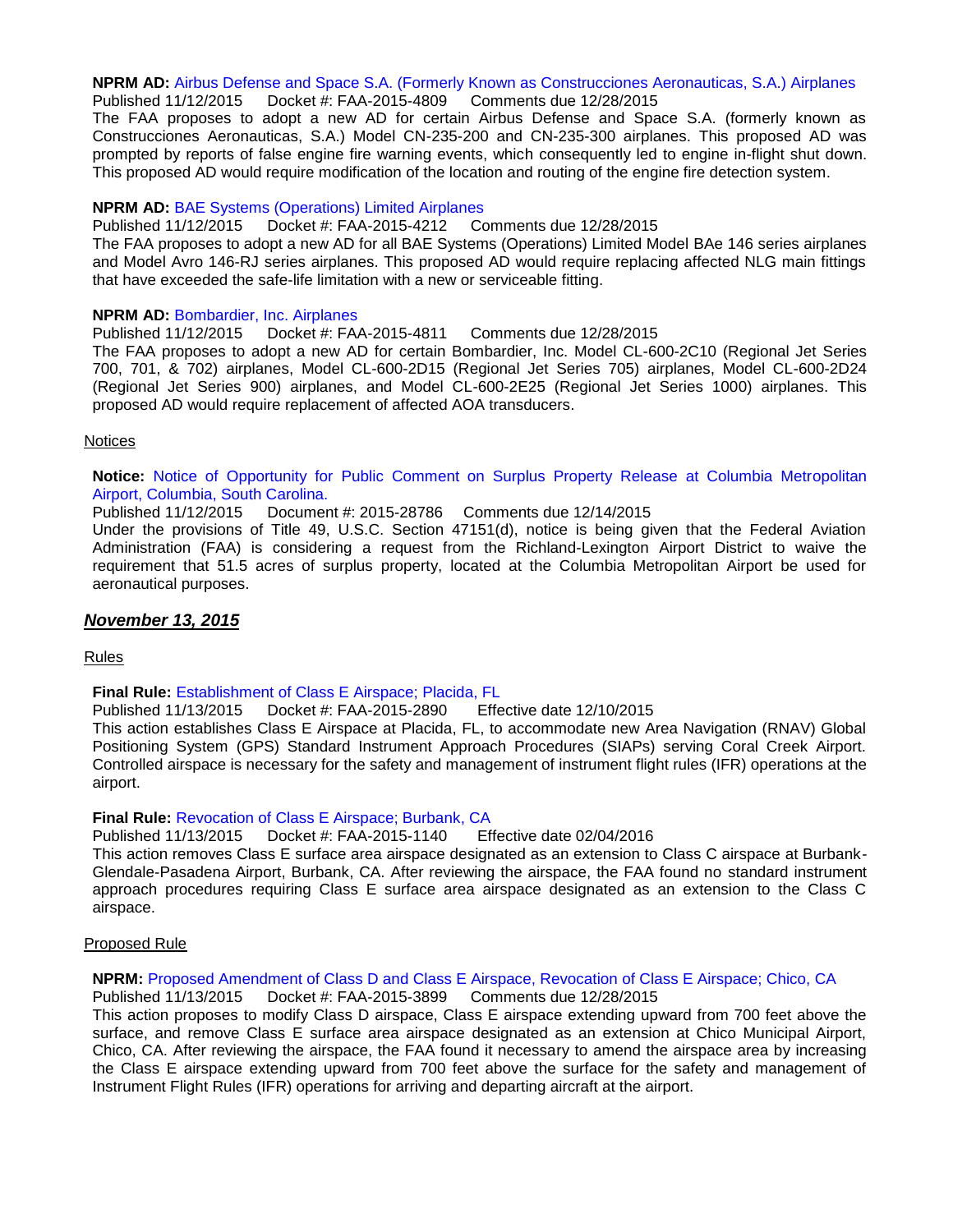#### **NPRM:** [Proposed Amendment of Class E Airspace; Boise, ID](https://www.federalregister.gov/articles/2015/11/13/2015-28784/proposed-amendment-of-class-e-airspace-boise-id)

Published 11/13/2015 Docket #: FAA-2015-3674 Comments due 12/28/2015 This action proposes to modify Class E surface area airspace designated as an extension to Class C airspace, and Class E airspace extending upward from 700 feet above the surface at Boise Air Terminal/Gowen Field Airport, formerly Boise Air Terminal (Gowen Field), Boise, ID.

#### Final Policies

**Final Policy:** [Deviation to Federal Aviation Administration \(FAA\) Order 8100.8D, Designee Management](http://rgl.faa.gov/Regulatory_and_Guidance_Library/rgPolicy.nsf/0/0CD75699F9A5C5A586257EFB00741950?OpenDocument) [Handbook, Regarding 4-Month Extension for Individuals Required to Complete the Flight Test, Mechanical](http://rgl.faa.gov/Regulatory_and_Guidance_Library/rgPolicy.nsf/0/0CD75699F9A5C5A586257EFB00741950?OpenDocument)  [Systems, and Propulsion/Powerplant Recurrent Training](http://rgl.faa.gov/Regulatory_and_Guidance_Library/rgPolicy.nsf/0/0CD75699F9A5C5A586257EFB00741950?OpenDocument)

#### Issued 11/12/2015 Policy #: AIR100-15-140-DM59

This memorandum allows designated engineering representatives (DER) and Organization Designation Authorization (ODA) engineering unit members (UM) who are required to complete the online Flight Test, Mechanical Systems, and/or Propulsion/Powerplant recurrent training in 2015 additional time to complete that training.

Flight Standards Information Management System (FSIMS)

#### **FSIMS:** [Boeing B757](http://fsims.faa.gov/PICDetail.aspx?docId=M%20B-757%20R31A)

Issued 11/18/2015 Revision 31a of the Boeing B757 Master Minimum Equipment List.

#### *November 16, 2015*

#### Rules

#### **Final Rule:** [IFR Altitudes; Miscellaneous Amendments](https://www.federalregister.gov/articles/2015/11/16/2015-28625/ifr-altitudes-miscellaneous-amendments)

Published 11/16/2015 Docket #: 2015-28625 Effective date 12/10/2015 This amendment adopts miscellaneous amendments to the required IFR (instrument flight rules) altitudes and changeover points for certain Federal airways, jet routes, or direct routes for which a minimum or maximum en route authorized IFR altitude is prescribed. This regulatory action is needed because of changes occurring in the National Airspace System.

Flight Standards Information Management System (FSIMS)

#### **FSIMS:** [Boeing 757](http://fsims.faa.gov/PICDetail.aspx?docId=M%20B-757%20R31A)

Issued 11/18/2015 Revision 31a of the Boeing 757 Master Minimum Equipment List.

#### *November 17, 2015*

#### Articles

#### [FAA: Think Twice about "Drone Registration" Firms](http://www.faa.gov/news/updates/?newsId=84245)

Unmanned aircraft users should know they probably won't need help registering their drones when the system is in place. The Federal Aviation Administration (FAA) wants unmanned aircraft owners to know that there's no need to work with a "drone registration" company to help them file an application for a registration number.

#### Rules

#### **AD:** [Bombardier, Inc. Airplanes](https://www.federalregister.gov/articles/2015/11/17/2015-28822/airworthiness-directives-bombardier-inc-airplanes)

Published 11/17/2015 Docket #: FAA-2015-0929 Effective date 12/22/2015

The FAA is adopting a new AD for certain Bombardier, Inc. Model BD-100-1A10 (Challenger 300) airplanes. This AD requires an inspection, repair if necessary, and modification of the wiring harness installation to ensure that the wiring harness routing is correct and a minimum clearance between the wire and the hydraulic line is maintained.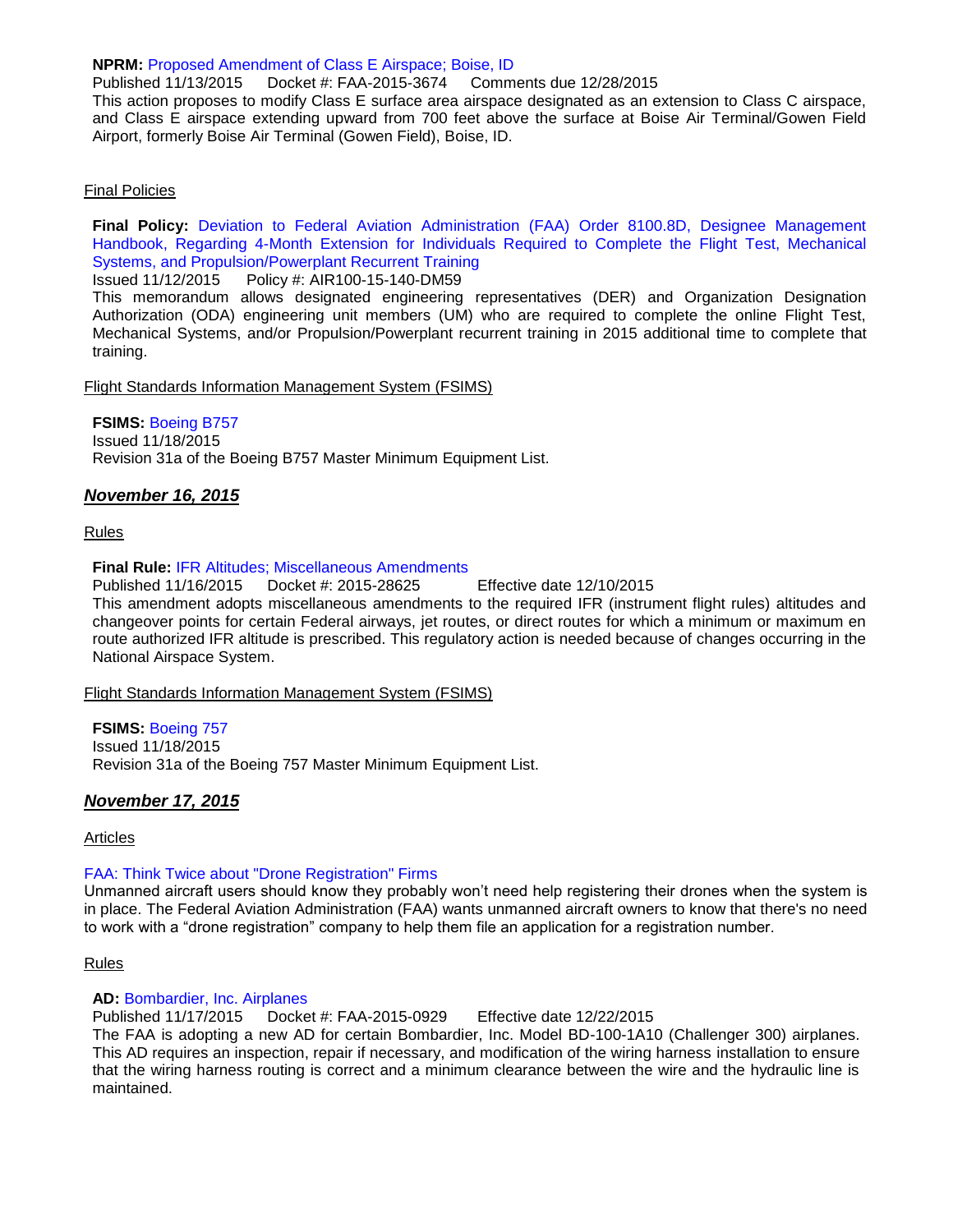#### Proposed Rule

#### **NPRM AD:** [Airbus Airplanes](https://www.federalregister.gov/articles/2015/11/17/2015-28892/airworthiness-directives-airbus-airplanes)

Published 11/17/2015 Docket #: FAA-2015-4813 Comments due 01/04/2016

The FAA proposes to supersede AD 99-16-01, for certain Airbus Model A300 B4-600, B4-600R, and F4-600R series airplanes, and Model A300 C4-605R Variant F airplanes (collectively called Model A300-600 series airplanes). This proposed AD would add airplanes to the applicability, reduce the compliance times and repetitive intervals for the inspections, and change the inspection procedures.

#### **NPRM AD:** [Bombardier, Inc. Airplanes](https://www.federalregister.gov/articles/2015/11/17/2015-28885/airworthiness-directives-bombardier-inc-airplanes)

Published 11/17/2015 Docket #: FAA-2015-4814 Comments due 01/04/2016 The FAA proposes to adopt a new AD for certain Bombardier, Inc. Model CL-600-2B19 (Regional Jet Series 100 & 440) airplanes. This proposed AD would require replacement of incorrectly calibrated AOA transducers.

#### **NPRM AD:** [General Electric Company Turbofan Engines](https://www.federalregister.gov/articles/2015/11/17/2015-28898/airworthiness-directives-general-electric-company-turbofan-engines)

Published 11/17/2015 Docket #: FAA-2015-4023 Comments due 01/19/2016

The FAA proposes to adopt a new AD for all General Electric Company (GE) CF6-80E1 turbofan engines with rotating compressor discharge pressure (CDP) seal, part number (P/N) 1669M73P02, installed. This proposed AD would require stripping of the coating, inspecting, and recoating the teeth of the affected rotating CDP seals.

#### **NPRM AD:** [The Boeing Company Airplanes](https://www.federalregister.gov/articles/2015/11/17/2015-28882/airworthiness-directives-the-boeing-company-airplanes)

#### Published 11/17/2015 Docket #: FAA-2015-4812 Comments due 01/19/2016

The FAA proposes to adopt a new AD for certain The Boeing Company Model 787-8 airplanes. This proposed AD was prompted by a report that certain center and outboard stowage bin modules were incorrectly installed. This proposed AD would require an inspection of the center and outboard stowage bin modules for missing parts, quick release pins that are not fully engaged, and parts that are installed in incorrect locations; and corrective actions if necessary.

#### Orders

#### **Order:** [Environmental Pollution Control and Abatement at FAA Facilities](http://www.faa.gov/regulations_policies/orders_notices/index.cfm/go/document.information/documentID/1028586)

#### Issued 11/16/2015 Document #: 1050.10D

This Order establishes policy, delegates authority, and assigns responsibilities for ensuring FAA –owned, leased, -licensed, and –operated facilities comply with applicable federal environmental laws and regulations pertaining to the control and abatement of environmental pollution. This Order also discusses the liability of employees with regard to pollution control statutes.

#### *November 18, 2015*

#### Legal Interpretations

#### **Legal Interpretation:** [Interpretation of 14 C.F.R. Part 43, Appendix B, concerning How a Repair Station May](http://www.faa.gov/about/office_org/headquarters_offices/agc/pol_adjudication/agc200/interpretations/data/interps/2015/Tran-NetJets%20-%20(2015)%20Legal%20Interpretation.pdf)  [Record a Major Repair Performed for its Customer](http://www.faa.gov/about/office_org/headquarters_offices/agc/pol_adjudication/agc200/interpretations/data/interps/2015/Tran-NetJets%20-%20(2015)%20Legal%20Interpretation.pdf)

Issued 11/10/2015 Regulation/Order #: 14 C.F.R. Part 43.

This legal interpretation responds to a request from February 26, 2015 for a legal interpretation on how an FAAcertificated repair station may record the performance of a major repair done for its

customer. The question concerns how repair stations record major repairs when they work on NetJet's aircraft that have a seating capacity of nine or fewer seats, 1 and which, therefore, are not included in NetJet's continuous airworthiness maintenance program (CAMP), as are NetJets' larger aircraft.

#### **Legal Interpretation:** [Request for Interpretation of Part 91 Tail-End Ferry Flights](http://www.faa.gov/about/office_org/headquarters_offices/agc/pol_adjudication/agc200/interpretations/data/interps/2015/Slater%20-%20(2015)%20Legal%20Interpretation.pdf)

Issued 11/17/2015 Regulation/Order #: 14 C.F.R. Part 91, 121, and 135.

This legal interpretation responds to a question regarding part 91 tail-end ferry t1ights conducted by a combined 14 CFR part 121 Supplemental and 14 CFR part 135 On-Demand certificate holder.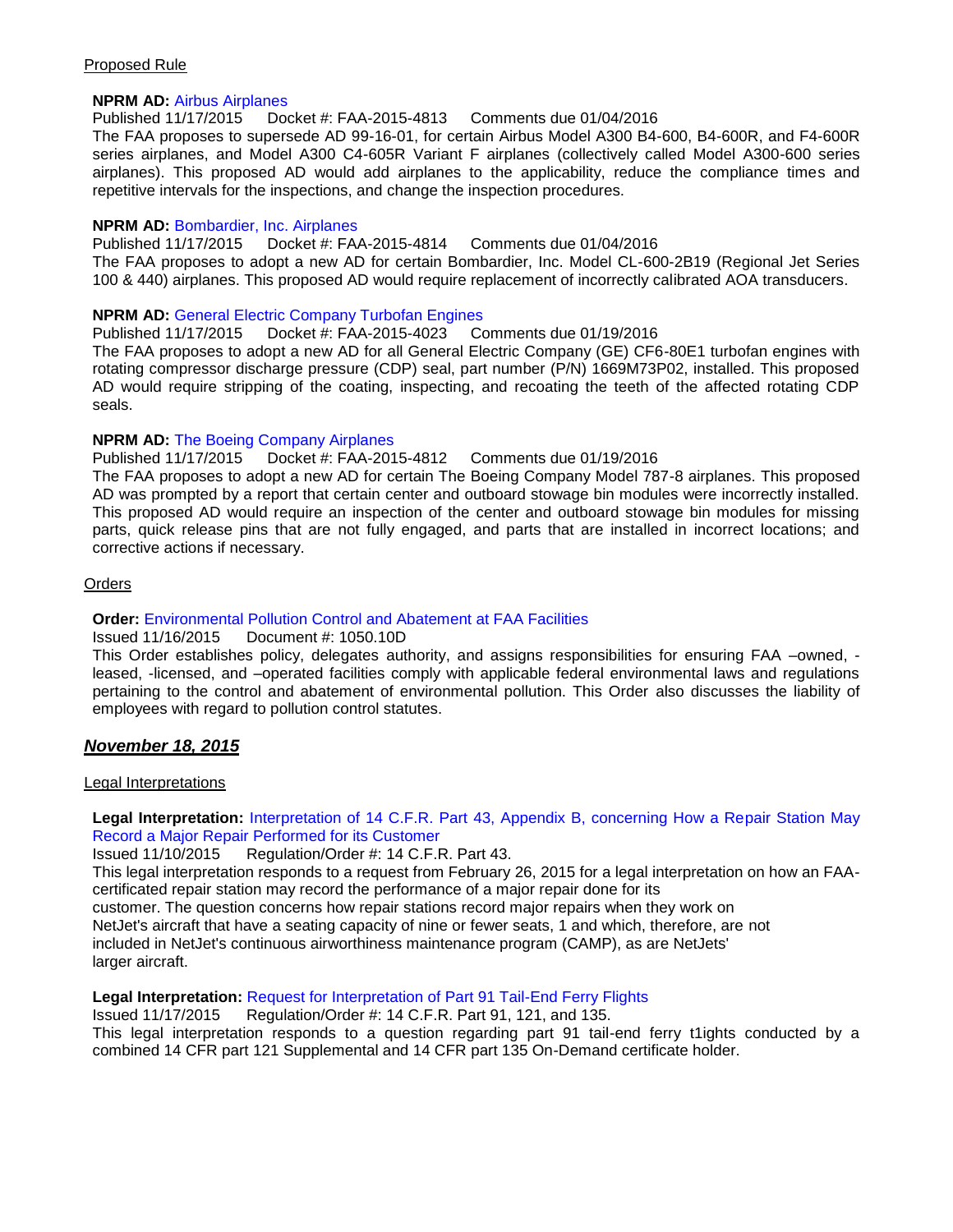#### **Notices**

Time and will last approximately one hour.

## **Notice:** [Commercial Space Transportation Advisory Committee-Public Teleconference](https://www.federalregister.gov/articles/2015/11/18/2015-29493/commercial-space-transportation-advisory-committee-public-teleconference)

Published 11/18/2015 Document #: 2015-29493 Pursuant to Section 10(a)(2) of the Federal Advisory Committee Act (Pub. L. 92-463, 5 U.S.C. App. 2), notice is hereby given of a teleconference of the Commercial Space Transportation Advisory Committee (COMSTAC). The Teleconference will take place on Thursday, December 10, 2015, starting at 3:00 p.m. Eastern Standard

#### **Notice:** [Notice of Opportunity to Participate; Criteria and Application Procedures for Participation in the Military](Notice%20of%20Opportunity%20to%20Participate;%20Criteria%20and%20Application%20Procedures%20for%20Participation%20in%20the%20Military%20Airport%20Program%20(MAP))  [Airport Program \(MAP\)](Notice%20of%20Opportunity%20to%20Participate;%20Criteria%20and%20Application%20Procedures%20for%20Participation%20in%20the%20Military%20Airport%20Program%20(MAP))

Published 11/18/2015 Document #: FAA-2005-22842 Applications due 01/19/2016 This document announces the criteria, application procedures, and schedule to be applied by the Secretary of Transportation in designating or redesignating, and funding capital development for up to 15 current joint-use or former military airports seeking first time designation or redesignation to participate in the MAP.

#### **Notice:** [Petition for Exemption; Summary of Petition Received; HUVRData, LLC](https://www.federalregister.gov/articles/2015/11/18/2015-29419/petition-for-exemption-summary-of-petition-received-huvrdata-llc)

#### Published 11/18/2015 Document #: FAA-2014-0942 Comments due 12/08/2015

The petitioner requests to allow UAS flights higher than 400 feet above ground level (AGL) as long as the Operator remains within 50 feet of the structure and obtains advanced approval from the FAA prior to any operation involving a structure over 400AGL. The purpose is to conduct aerial imaging for (1) wind farm survey; (2) solar farm survey; (3) inspection of industrial infrastructure including electrical towers, flare stacks and pipelines; and (4) precision agriculture using the AscTec Falcon 8.

#### **Meeting:** [Forty-Second Meeting: RTCA Special Committee \(206\) Aeronautical Information and Meteorological](https://www.federalregister.gov/articles/2015/11/18/2015-29387/forty-second-meeting-rtca-special-committee-206-aeronautical-information-and-meteorological-data)  [Data Link Services](https://www.federalregister.gov/articles/2015/11/18/2015-29387/forty-second-meeting-rtca-special-committee-206-aeronautical-information-and-meteorological-data)

Meeting date: 12/7-11/2015 Meeting time 8:30am – 5:00pm Time zone (EST/etc.) The FAA is issuing this notice to advise the public of the Forty-Second RTCA Special Committee 206 meeting.

#### **Meeting:** [Third Meeting: RTCA Special Committee \(234\) Portable Electronic Devices \(PEDs\) and EUROCAE](https://www.federalregister.gov/articles/2015/11/18/2015-29388/third-meeting-rtca-special-committee-234-portable-electronic-devices-peds-and-eurocae-wg-99-plenary)  [WG-99 Plenary #6](https://www.federalregister.gov/articles/2015/11/18/2015-29388/third-meeting-rtca-special-committee-234-portable-electronic-devices-peds-and-eurocae-wg-99-plenary)

Meeting date 01/20-22/2016 Meeting time 8:30am – 5:00pm Time zone (EST/etc.) The FAA is issuing this notice to advise the public of the Third RTCA Special Committee 234 meeting.

## **Meeting:** Thirty-Seventh Meeting: RTCA [Special Committee \(224\) Airport Security Access Control Systems](https://www.federalregister.gov/articles/2015/11/18/2015-29389/thirty-seventh-meeting-rtca-special-committee-224-airport-security-access-control-systems)

Meeting date 12/11/2015 Meeting time 10:00am – 3:00pm Time zone (EST/etc.)

The FAA is issuing this notice to advise the public of the Thirty-Seventh RTCA Special Committee 224 meeting.

#### **Meeting:** [Twenty-First Meeting: RTCA Special Committee \(225\) Rechargeable Lithium](https://www.federalregister.gov/articles/2015/11/18/2015-29386/twenty-first-meeting-rtca-special-committee-225-rechargeable-lithium-battery-and-battery-systems) Battery and Battery **[Systems](https://www.federalregister.gov/articles/2015/11/18/2015-29386/twenty-first-meeting-rtca-special-committee-225-rechargeable-lithium-battery-and-battery-systems)**

Meeting date 12/8-10/2015 Meeting time 9:00am – 5:00pm Time zone (EST/etc.)

The FAA is issuing this notice to advise the public of the Twenty-First RTCA Special Committee 225 meeting.

#### *November 19, 2015*

#### Proposed Rule

#### **NPRM AD:** [Airbus Airplanes](https://www.federalregister.gov/articles/2015/11/19/2015-29443/airworthiness-directives-airbus-airplanes)

Published 11/19/2015 Docket #: FAA-2015-4817 Comments due 01/04/2016 The FAA proposes to supersede AD 95-18-08, for all Airbus Model A300-600 series airplanes. AD 95-18-08 currently requires repetitive inspections to detect cracks in the bottom skin of the wing in the area of the cut out for the pylon rear attachment fitting, and repair if necessary. This proposed AD would, for certain airplanes, reduce the compliance times for the inspections.

#### **NPRM AD:** [Airbus Airplanes](https://www.federalregister.gov/articles/2015/11/19/2015-29442/airworthiness-directives-airbus-airplanes)

Published 11/19/2015 Docket #: FAA-2015-4815 Comments due 01/04/2016

The FAA proposes to supersede AD 2015-03-06, for all Airbus Model A330-200, A330-200 Freighter, A330- 300, A340-200, A340-300, A340-500, and A340-600 series airplanes. This proposed AD would reduce certain compliance times.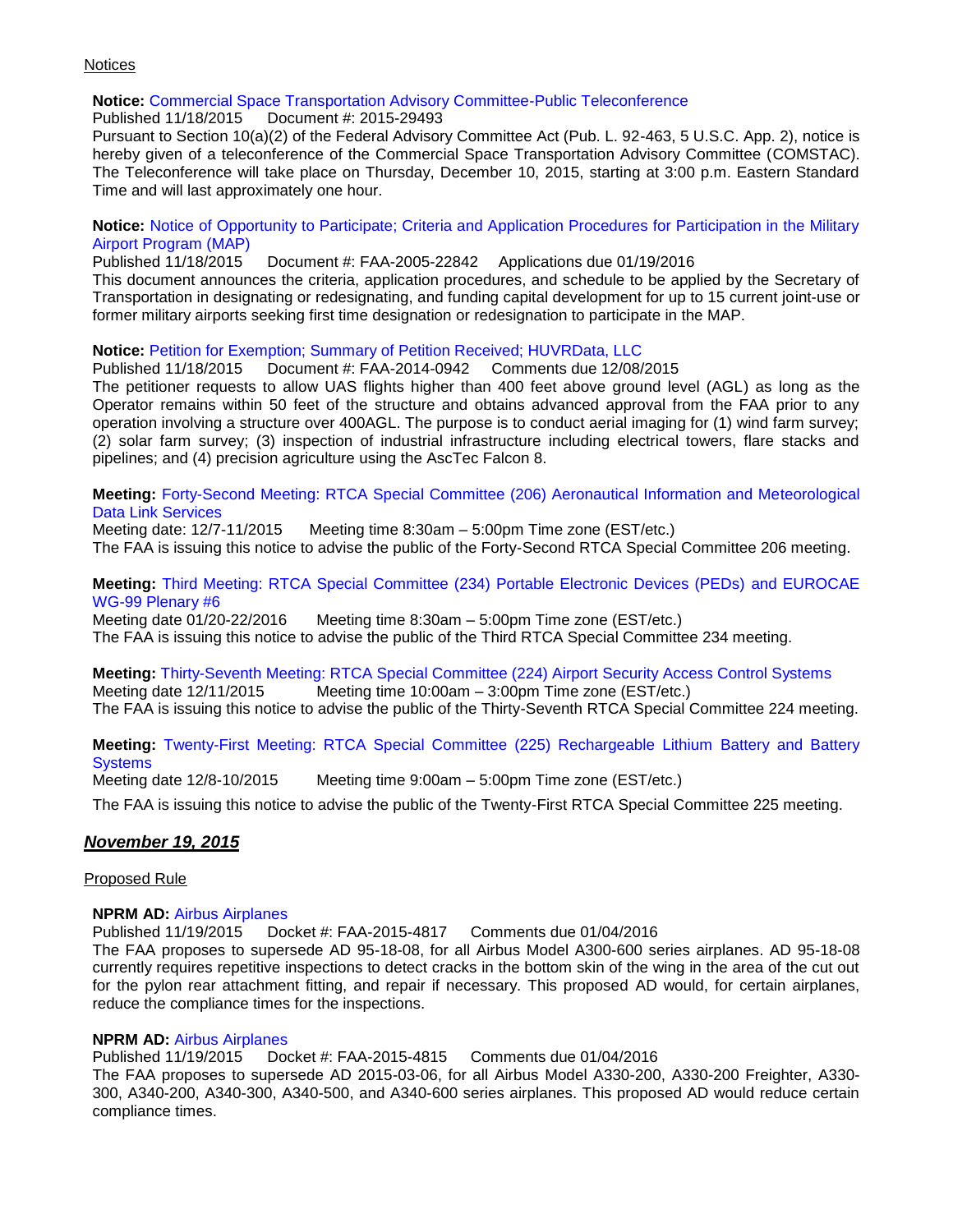#### **NPRM AD:** [Airbus Airplanes](https://www.federalregister.gov/articles/2015/11/19/2015-29444/airworthiness-directives-airbus-airplanes)

Published 11/19/2015 Docket #: FAA-2015-4816 Comments due 01/04/2016

The FAA proposes to adopt a new AD for certain Airbus Model A319, A320, and A321 series airplanes. This proposed AD would require modifying the BDDV having certain part numbers; modifying the drain hose of the BDDV; checking for the presence of water, ice, and hydraulic fluid; and re-identifying the BDDV; and related investigative and corrective actions if necessary.

#### **NPRM AD:** [Airbus Helicopters \(Formerly Eurocopter France\) Helicopters](https://www.federalregister.gov/articles/2015/11/19/2015-29402/airworthiness-directives-airbus-helicopters-formerly-eurocopter-france-helicopters)

Published 11/19/2015 Docket #: FAA-2015-5914 Comments due 01/19/2016 The FAA proposes to adopt a new AD for Airbus Helicopters Model SA341G and SA342J helicopters. This proposed AD would require repetitive inspections of a certain part-numbered main rotor hub torsion bar (torsion bar).

#### **NPRM AD:** [The Boeing Company Airplanes](https://www.federalregister.gov/articles/2015/11/19/2015-29441/airworthiness-directives-the-boeing-company-airplanes)

Published 11/19/2015 Docket #: FAA-2015-5808 Comments due 01/04/2016

The FAA proposes to adopt a new AD for certain The Boeing Company Model 787-8 airplanes. This proposed AD would require replacing the potable waterline couplings above the forward and aft EE bays with new, improved couplings. This proposed AD would also require sealing the main cabin floor areas above the aft EE bay, installing drip shields and foam blocks, and rerouting the wire bundles near the drip shields above the equipment in the aft EE bay.

#### **NPRM:** [Aviation Maintenance Technician Schools](https://www.federalregister.gov/articles/2015/11/19/2015-29505/aviation-maintenance-technician-schools)

Published 11/19/2015 Docket #: FAA-2015-3901 Comments due 02/01/2016

This action extends the comment period for an NPRM published on October 2, 2015. In that document, the FAA proposes to amend the regulations governing the curriculum and operations of FAA-certificated Aviation Maintenance Technician Schools.

#### *November 20, 2015*

Rules

#### **AD:** [Airbus Airplanes](https://www.federalregister.gov/articles/2015/11/20/2015-28895/airworthiness-directives-airbus-airplanes)

Published 11/20/2015 Docket #: FAA-2014-1043 Effective date 12/28/2015

The FAA is adopting a new AD for all Airbus Model A330-200, A330-200 Freighter, and A330-300 series airplanes; and Model A340-200 and A340-300 series airplanes. This AD requires repetitive inspections for cracking of the strut ends of the THS support located at a certain frame in the tail cone, and replacement if necessary; and reinstallation or installation of reinforcing clamps on certain strut ends.

#### **AD:** [Lockheed Martin Corporation/Lockheed Martin Aeronautics Company Airplanes](https://www.federalregister.gov/articles/2015/11/20/2015-28464/airworthiness-directives-lockheed-martin-corporationlockheed-martin-aeronautics-company-airplanes)

Published 11/20/2015 Docket #: FAA-2014-0427 Effective date 12/28/2015 The FAA superseding an AD 2011-09-04 for all Lockheed Martin Corporation/Lockheed Martin Aeronautics Company Model 382, 382B, 382E, 382F, and 382G airplanes. This new AD adds related investigative actions, and corrective actions if necessary.

#### **AD:** [REIMS AVIATION S.A. Airplanes](https://www.federalregister.gov/articles/2015/11/20/2015-29200/airworthiness-directives-reims-aviation-sa-airplanes)

Published 11/20/2015 Docket #: FAA-2015-3398 Effective date 12/28/2015

The FAA is adopting a new AD for REIMS AVIATION S.A. Model F406 airplanes. This AD revises AD 2015-16- 07, which required inspection of the left-hand and right-hand rudder control pedal torque tubes, and, depending on findings, replacement with a serviceable part. This AD retains the actions of AD 2015-16-07 and adds additional acceptable serviceable replacement parts.

#### **AD:** [The Boeing Company Airplanes](https://www.federalregister.gov/articles/2015/11/20/2015-28891/airworthiness-directives-the-boeing-company-airplanes)

Published 11/20/2015 Docket #: FAA-2015-1266 Effective date 12/28/2015

The FAA is adopting a new AD for certain The Boeing Company Model 747-100, 747-100B, 747-100B SUD, 747-200B, 747-300, 747SR, and 747SP series airplanes. This AD requires repetitive post-modification inspections for cracking of the skin or internal doubler along the edge fastener rows of the modification, and repair if necessary.

#### **AD:** [The Boeing Company Airplanes](https://www.federalregister.gov/articles/2015/11/20/2015-28897/airworthiness-directives-the-boeing-company-airplanes)

Published 11/20/2015 Docket #: FAA-2015-0932 Effective date 12/28/2015

The FAA is adopting a new AD for certain The Boeing Company Model 747-8 series airplanes. This AD requires installing a spacer on the end of each quick-release pin that attaches the outboard stowage bin module to the lateral support tie rods of the main deck passenger compartment.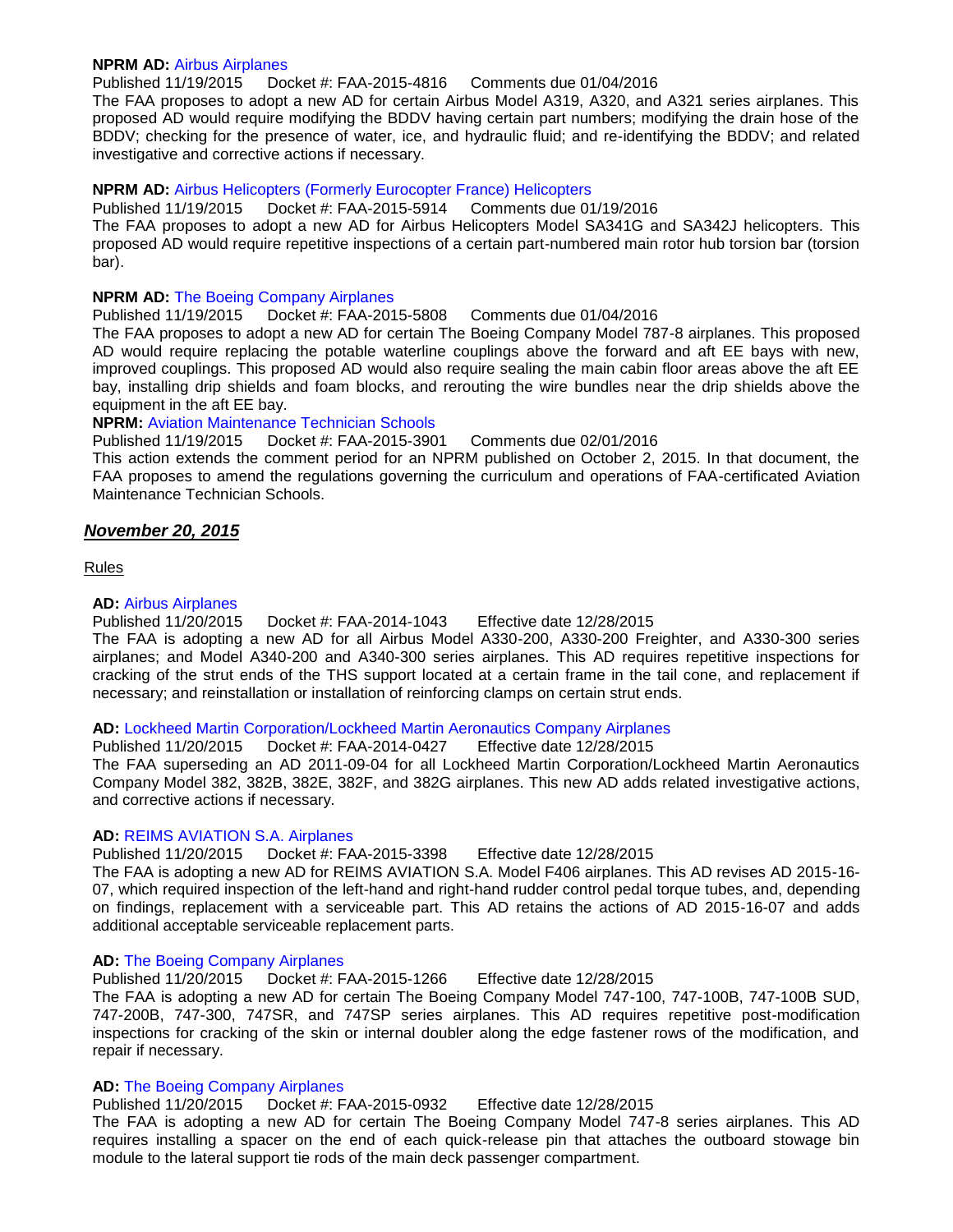#### **AD:** [Zodiac Aerotechnics \(Formerly Intertechnique Aircraft Systems\)](https://www.federalregister.gov/articles/2015/11/20/2015-28883/airworthiness-directives-zodiac-aerotechnics-formerly-intertechnique-aircraft-systems)

Published 11/20/2015 Docket #: FAA-2015-0927 Effective date 12/28/2015

The FAA is adopting a new AD for certain Zodiac Aerotechnics (formerly Intertechnique Aircraft Systems) flightcrew oxygen mask regulators as installed on, but not limited to, various transport and small airplanes. This AD requires the identification and replacement of all potentially affected units. This AD also requires installation of a placard and revision of the airplane flight manual to include an operational procedure for use in case of depressurization.

#### Proposed Rule

#### **NPRM AD:** [The Boeing Company Airplanes](https://www.federalregister.gov/articles/2015/11/20/2015-29617/airworthiness-directives-the-boeing-company-airplanes)

Published 11/20/2015 Docket #: FAA-2015-5809 Comments due 01/04/2016

The FAA proposes to supersede AD 2006-19-12, which applies to certain The Boeing Model 777-200 and -300 series airplanes. AD 2006-19-12 currently requires inspecting the lower web of the aft fairing of the engine struts for any discoloration and doing any related investigative and corrective action if necessary; inspecting the heat shield castings for any damage and doing any corrective action if necessary; installing gap cover strips; and replacing insulation blankets with new insulation blankets. This proposed AD would also require, depending on airplane configuration, one-time or repetitive detailed inspections for cracking and deformation, as applicable, of the aft fairing lower structure, and one-time or repetitive conductivity inspections of the aft fairing lower structure and related investigative and corrective actions if necessary.

#### Special Conditions

**SC:** [Associated Air Center, Boeing Model 747-8 Airplane; Shoulder-Belt Airbags for Side-Facing Seats](https://www.federalregister.gov/articles/2015/11/20/2015-29625/special-conditions-associated-air-center-boeing-model-747-8-airplane-shoulder-belt-airbags-for)

Effective date 11/20/2015 Docket #: FAA-2015-3369 Comments due 01/04/2016 These special conditions are issued for the Boeing Model 747-8 airplane. This airplane, as modified by Associated Air Center, will have novel or unusual design features associated with side-facing seats and airbagequipped shoulder belts for these side-facing seats.

#### **SC:** [CFM International, LEAP-1B Engine Models; Incorporation of Woven Composite Fan Blades](https://www.federalregister.gov/articles/2015/11/20/2015-29589/special-conditions-cfm-international-leap-1b-engine-models-incorporation-of-woven-composite-fan)

Published 11/20/2015 Docket #: FAA-2015-4220 Effective date 12/21/2015 These special conditions are issued for the CFM International (CFM), LEAP-1B engine models. This engine model will have a novel or unusual design feature associated with the engine: woven composite fan blades. These special conditions contain the additional safety standards that the Administrator considers necessary to establish a level of safety equivalent to that established by the existing airworthiness standards.

## **SC:** [Flight Structures, Inc., Boeing Model 777-200 Dynamic Test Requirements for Single-Occupant, Oblique](https://www.federalregister.gov/articles/2015/11/20/2015-29624/special-conditions-flight-structures-inc-boeing-model-777-200-dynamic-test-requirements-for)  [\(Side-Facing\) Seats With Airbag Devices](https://www.federalregister.gov/articles/2015/11/20/2015-29624/special-conditions-flight-structures-inc-boeing-model-777-200-dynamic-test-requirements-for)<br>Published 11/20/2015 Docket #: F

Published 11/20/2015 Docket #: FAA-2015-3367 Effective date 11/20/2015 This document corrects an error that appeared in Docket No. FAA-2015-3367, Special Conditions No. 25-596- SC, which was published in the Federal Register on September 30, 2015 (80 FR 58597). The error is in a reference to Boeing in a note preceding a section titled, Inflatable Lap Belt Special Conditions. It is being corrected herein.

#### Proposed Special Conditions

#### **SC:** [Gulfstream Aerospace Corporation, Gulfstream GVI Airplane; Non-Rechargeable Lithium Battery](https://www.federalregister.gov/articles/2015/11/20/2015-29626/special-conditions-gulfstream-aerospace-corporation-gulfstream-gvi-airplane-non-rechargeable-lithium)  **[Installations](https://www.federalregister.gov/articles/2015/11/20/2015-29626/special-conditions-gulfstream-aerospace-corporation-gulfstream-gvi-airplane-non-rechargeable-lithium)**

Published 11/20/2015 Docket #: FAA-2015-4279 Comments due 01/04/2016 This action proposes special conditions for the Gulfstream Aerospace Corporation GVI airplane. This airplane will have a novel or unusual design feature when compared to the state of technology envisioned in the airworthiness standards for transport-category airplanes.

Flight Standards Information Management System (FSIMS)

#### **FSIMS:** [Sky Aviation Corp.](http://fsims.faa.gov/PICDetail.aspx?docId=M%20CH-46E%20R0)

Issued 11/26/2015 Revision Original of the Sky Aviation Corp. CH-46E Master Minimum Equipment List.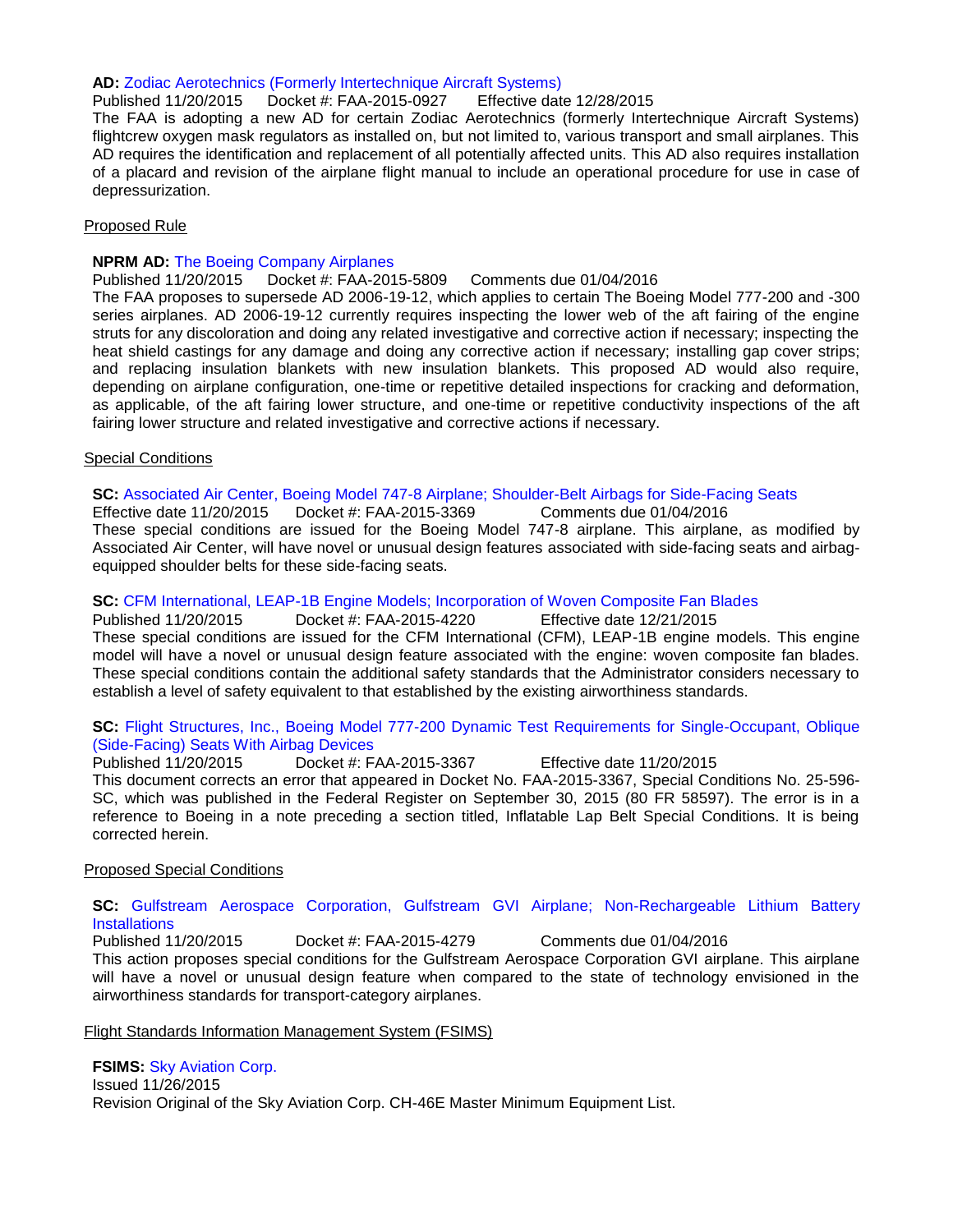#### **Notices**

#### **Notice:** [Revised FAA-Approved Deicing Program Updates, Winter 2015-2016](http://www.faa.gov/regulations_policies/orders_notices/index.cfm/go/document.information/documentID/1028606)

Effective date 11/18/2015 Document #: 8900.335 Cancellation date 11/18/2016 This notice provides inspectors with information on holdover times (HOT) and recommendations on various other ground deicing/anti-icing issues.

#### *November 23, 2015*

#### Special Airworthiness Information Bulletins (SAIB)

#### **SAIB: [Noise Cancelling Headsets](http://rgl.faa.gov/Regulatory_and_Guidance_Library/rgSAIB.nsf/(LookupSAIBs)/CE-16-08?OpenDocument)**

Issued 11/20/2015 Document #: CE-16-08

This SAIB advises general aviation pilots and operators of concerns with the use of noise cancelling headsets. In many cases, pilots are using the noise cancelling headsets as supplementary equipment during operations. When wearing these headsets, the pilot may be unaware of environmental sounds and audible warning annunciations in the cockpit that do not come through the intercom system.

#### **SAIB:** [Powerplant, Engine Mount Section](http://rgl.faa.gov/Regulatory_and_Guidance_Library/rgSAIB.nsf/(LookupSAIBs)/CE-16-07?OpenDocument)

Issued 11/20/2015 Document #: CE-16-07

This SAIB informs registered owners/operators of an airworthiness concern for Air Tractor, Inc. Models AT-802/802A airplanes (under Type Certificate Data Sheet A19SW) that incorporate one or more of the following 1. Any serial number in the range of 0228 through 0280; 2. Any serial number and has engine mount gusset installation made per Snow Engineering, Inc. Service Letter #253 prior to October 16, 2007; 3. Any serial number and has engine mount replacements made between November 15, 2005 to December 31, 2008; and 4. Any serial number and has supplemental type certificate (STC) number SA01916CH or STC number SA01795CH installed.

#### **SAIB:** Flight Controls, [Rudder Control System](http://rgl.faa.gov/Regulatory_and_Guidance_Library/rgSAIB.nsf/(LookupSAIBs)/CE-16-06?OpenDocument)

Issued 11/20/2015 Document #: CE-16-06

This SAIB informs registered owners/operators of M7 Aerospace LLC Models SA26-T/-AT, SA226-T/-T(B)/-AT/- TC, SA227-TT/-AT/-AC/-BC, and SA227-CC/-DC airplanes (under Type Certificate Data Sheets A5SW, A8SW, and A18SW) of an airworthiness concern. Specifically, this SAIB provides inspection procedures and oncondition maintenance actions for the rudder bellcrank for the affected airplanes.

#### **Notices**

#### **Notice:** [Back-up METAR Entry](http://www.faa.gov/regulations_policies/orders_notices/index.cfm/go/document.information/documentID/1028609)

Published 11/23/2015 Document #: JO 7900.9 Cancellation date 05/26/2015 This Notice clarifies procedures and responsibilities with regards to the back-up entry of METARs.

#### **Meeting:** [RTCA Program Management Committee \(PMC\)](https://www.federalregister.gov/articles/2015/11/23/2015-29828/meeting-rtca-program-management-committee-pmc)

Meeting date 12/15/2015 Meeting time 8:30am – 4:30pm Time zone (EST/etc.) The FAA is issuing this notice to advise the public of a RTCA Program Management Committee meeting.

#### *November 24, 2015*

Rules

#### **AD:** [ATR-GIE Avions de Transport Régional Airplanes](https://www.federalregister.gov/articles/2015/11/24/2015-29682/airworthiness-directives-atr-gie-avions-de-transport-rgional-airplanes)

Published 11/24/2015 Docket #: FAA-2015-0682 Effective date 12/29/2015

The FAA is adopting a new AD for all ATR—GIE Avions de Transport Régional Model ATR42 and ATR72 airplanes. This AD was prompted by new occurrences of certain cracked main landing gear (MLG) rear hinge pins. This AD requires identifying the serial number and part number of the MLG rear hinge pins, and replacing pins or the MLG if necessary.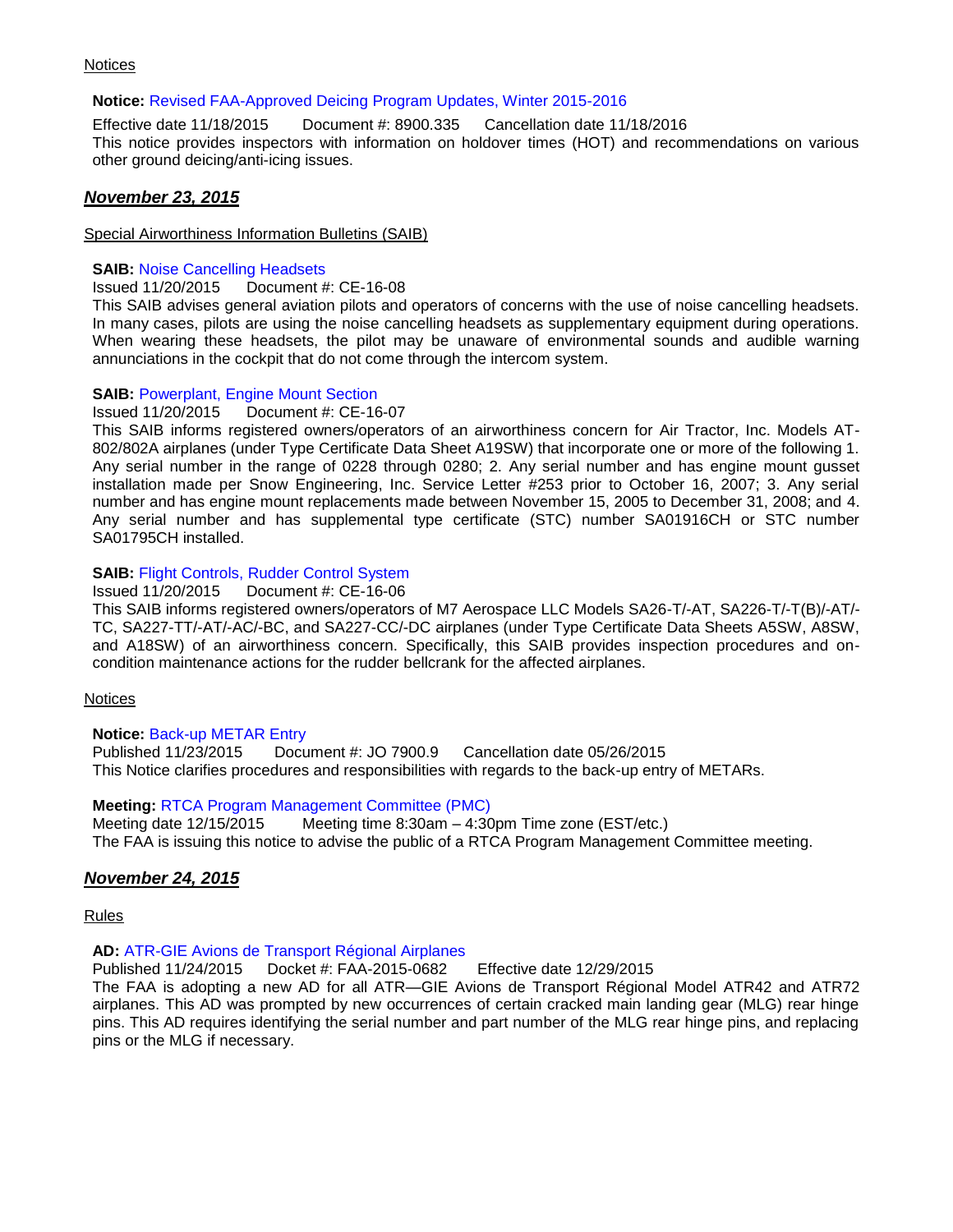#### **AD:** [Airbus Airplanes](https://www.federalregister.gov/articles/2015/11/24/2015-29702/airworthiness-directives-airbus-airplanes)

Published 11/24/2015 Docket #: FAA-2015-0251 Effective date 12/29/2015

The FAA is adopting a new AD for all Airbus Model A318, A319, A320, and A321 series airplanes. Exceeding allowable load could result in detachment of the vertical tail plane. This AD requires modification of the pin programming flight warning computer (FWC) to activate the stop rudder input warning (SRIW) logic; and an inspection to determine the part numbers of the FWC and the flight augmentation computer (FAC), and replacement of the FWC and FAC if necessary.

#### **AD:** [Airbus Airplanes](https://www.federalregister.gov/articles/2015/11/24/2015-28886/airworthiness-directives-airbus-airplanes)

Published 11/24/2015 Docket #: FAA-2015-0490 Effective date 12/29/2015

The FAA is superseding AD 2008-22-20 for certain Airbus Model A330-200, A330-300, and A340-300 series airplanes. AD 2008-22-20 required repetitive high frequency eddy current (HFEC) inspections for cracking, repair if necessary, and modification of the upper shell structure of the fuselage. This new AD shortens certain compliance times.

#### **Final Rule:** [Establishment of Class E Airspace; Newberry, MI](https://www.federalregister.gov/articles/2015/11/24/2015-29704/establishment-of-class-e-airspace-newberry-mi)

Published 11/24/2015 Docket #: FAA-2015-1869 Effective date 12/10/2015 This action corrects an error in the legal description of a final rule published in the Federal Register of September 24, 2015, that establishes Class E airspace at the Newberry VHF Omni-Directional Range/Distance Measuring Equipment (VOR/DME), Newberry, MI.

#### Proposed Rule

#### **NPRM AD:** [Turbomeca S.A. Turboshaft Engines](https://www.federalregister.gov/articles/2015/11/24/2015-29748/airworthiness-directives-turbomeca-sa-turboshaft-engines)

Published 11/24/2015 Docket #: FAA-2015-4070 Comments due 01/25/2016 The FAA proposes to adopt a new AD for certain Turbomeca S.A. Arriel 1E2 turboshaft engines. This proposed AD was prompted by reports of uncommanded in-flight shutdowns (IFSDs). This proposed AD would require removing the tachometer box on affected engines.

#### **NPRM AD:** [Turbomeca S.A. Turboshaft Engines](https://www.federalregister.gov/articles/2015/11/24/2015-29747/airworthiness-directives-turbomeca-sa-turboshaft-engines)

Published 11/24/2015 Docket #: FAA-2015-3753 Comments due 01/25/2016

The FAA proposes to adopt a new AD for certain Turbomeca S.A. Arriel 2B, 2B1, 2C, 2C1, 2C2, 2D, 2E, 2S1, and 2S2 turboshaft engines. This proposed AD was prompted by a report of an uncommanded in-flight shutdown of an Arriel 2 engine caused by rupture of the 41-tooth gear, which forms part of the bevel gear in the engine accessory gearbox (AGB). This proposed AD would require inspection, and, depending on the results, removal of the engine AGB.

#### **NPRM:** [Proposed Establishment of Class E Airspace, South Bend, WA](https://www.federalregister.gov/articles/2015/11/24/2015-29788/proposed-establishment-of-class-e-airspace-south-bend-wa)

Published 11/24/2015 Docket #: FAA-2015-3771 Comments due 01/08/2016

This action proposes to establish Class E airspace at Willapa Harbor Heliport, South Bend, WA, to accommodate new standard instrument approach and departure procedures developed at the heliport. Controlled airspace is necessary for the safety and management of Instrument Flight Rules (IFR) operations at the heliport.

#### **NPRM:** [Proposed Establishment of Class E Airspace, South Naknek, AK](https://www.federalregister.gov/articles/2015/11/24/2015-29789/proposed-establishment-of-class-e-airspace-south-naknek-ak)

Published 11/24/2015 Docket #: FAA-2015-3108 Comments due 01/08/2016

This action proposes to establish Class E airspace extending upward from 700 feet above the surface at South Naknek NR 2 Airport, South Naknek, AK, to accommodate new Area Navigation (RNAV) Global Positioning System (GPS) standard instrument approach procedures developed for the airport. The FAA is proposing this action to enhance the safety and management of Instrument Flight Rules (IFR) operations at the airport.

Special Airworthiness Information Bulletins (SAIB)

#### **SAIB:** [AUTO FLIGHT -](http://rgl.faa.gov/Regulatory_and_Guidance_Library/rgSAIB.nsf/(LookupSAIBs)/CE-16-09?OpenDocument) Autopilot

#### Issued 11/23/2015 Document #: CE-16-09

This SAIB advises you of an airworthiness concern, specifically that certain Honeywell/Bendix King autopilots (AP) can experience inadvertent disengagement without clear annunciation to the pilot and may also fail to engage with conflicting annunciation to the pilot. These failure conditions are the result of a resistor that can fail open in the autopilot computer.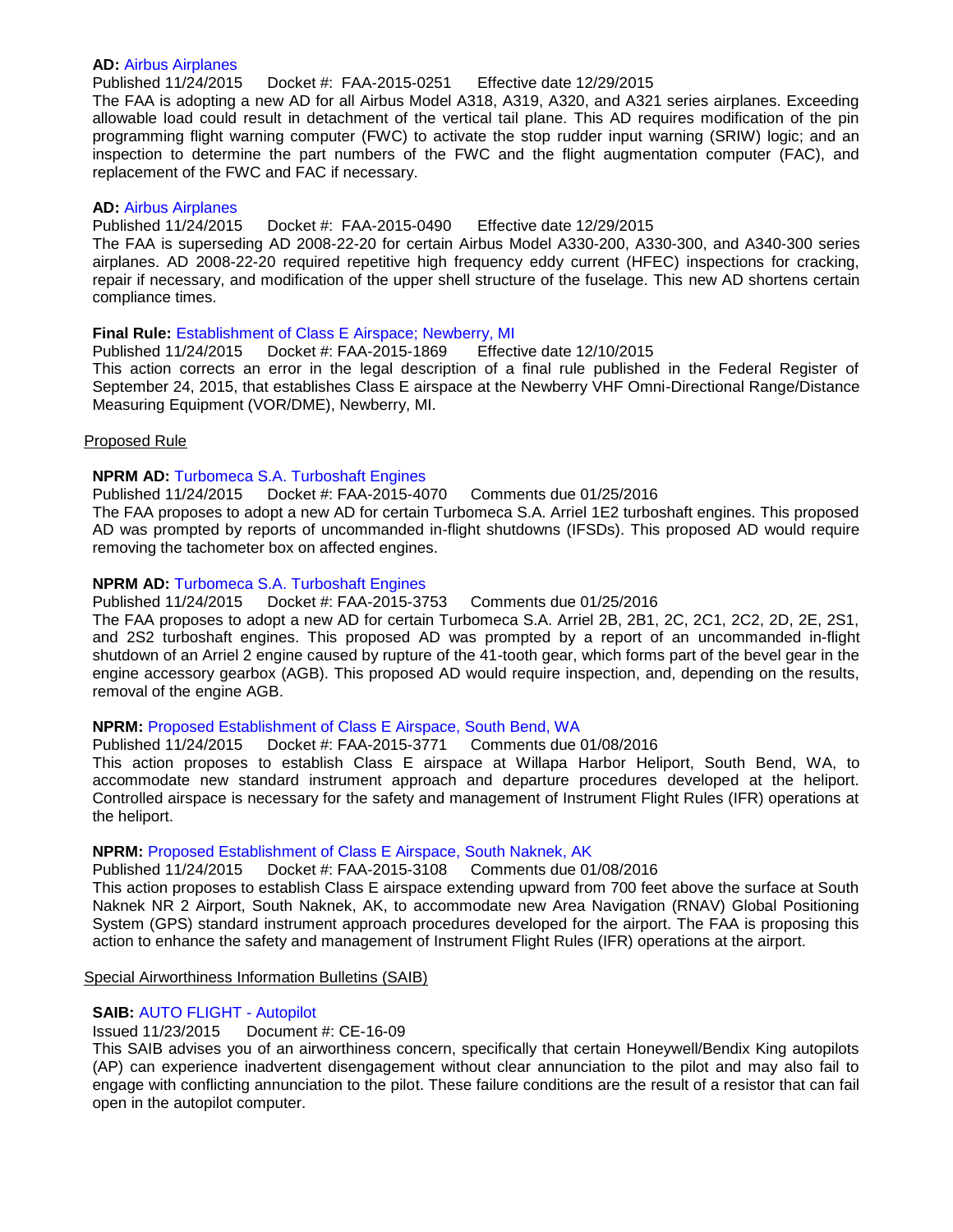#### **Orders**

#### **Order:** [FAA Continuity Program](http://www.faa.gov/regulations_policies/orders_notices/index.cfm/go/document.information/documentID/1028627)

Issued 11/24/2015 Document #: 1910.1K

This document has been identified as Sensitive Unclassified Information (SUI) and designated as For Official Use Only (FOUO) per FAA Order 1600.75 by the originating office. The document's Office of Primary Responsibility (OPR) is ASH-1.

#### **Notices**

**Notice:** [Agency Information Collection Activities: Requests for Comments; Clearance of Renewed Approval of](https://www.federalregister.gov/articles/2015/11/24/2015-29924/agency-information-collection-activities-requests-for-comments-clearance-of-renewed-approval-of)  [Information Collection: B4UFLY Smartphone App](https://www.federalregister.gov/articles/2015/11/24/2015-29924/agency-information-collection-activities-requests-for-comments-clearance-of-renewed-approval-of)

Published 11/24/2015 Document #: 2015-29924 Comments due 01/25/2016

In accordance with the Paperwork Reduction Act of 1995, FAA invites public comments about our intention to request the Office of Management and Budget (OMB) approval to renew an information collection. The FAA's B4UFLY smartphone app will provide situational awareness of flight restrictions—including locations of airports, restricted airspace, special use airspaces, and temporary flight restrictions—based on a user's current or planned flight location.

**Notice:** [Agency Information Collection Activities: Requests for Comments; Clearance of Renewed Approval of](https://www.federalregister.gov/articles/2015/11/24/2015-29913/agency-information-collection-activities-requests-for-comments-clearance-of-renewed-approval-of)  [Information Collection: Dealer's Aircraft Registration Certificate Application](https://www.federalregister.gov/articles/2015/11/24/2015-29913/agency-information-collection-activities-requests-for-comments-clearance-of-renewed-approval-of)

Published 11/24/2015 Document #: 2015-29913 Comments due 01/25/2016

In accordance with the Paperwork Reduction Act of 1995, FAA invites public comments about our intention to request the Office of Management and Budget (OMB) approval to reinstate a previously discontinued information collection. AC Form 8050-5 is an application for a dealer's Aircraft Registration Certificate which, under 49 United States Code 1404, may be issued to a person engaged in manufacturing, distributing, or selling aircraft.

#### **Notice:** [Agency Information Collection Activities: Requests for Comments; Clearance of Renewed Approval of](https://www.federalregister.gov/articles/2015/11/24/2015-29922/agency-information-collection-activities-requests-for-comments-clearance-of-renewed-approval-of)  [Information Collection: Operating Requirements: Commuter and On-Demand Operation](https://www.federalregister.gov/articles/2015/11/24/2015-29922/agency-information-collection-activities-requests-for-comments-clearance-of-renewed-approval-of)

Published 11/24/2015 Document #: 2015-29922 Comments due 01/25/2016

In accordance with the Paperwork Reduction Act of 1995, FAA invites public comments about our intention to request the Office of Management and Budget (OMB) approval to renew an information collection. Title 49 U.S.C., section 44702 authorizes issuance of air carrier operating certificates. 14 CFR part 135 prescribes requirement for Air Carrier/Commercial Operators. The info collected shows compliance and applicant eligibility.

#### **Notice:** [Agency Information Collection Activities: Requests for Comments; Clearance of Renewed Approval of](https://www.federalregister.gov/articles/2015/11/24/2015-29923/agency-information-collection-activities-requests-for-comments-clearance-of-renewed-approval-of)  [Information Collection: Pilot Schools-FAR 141](https://www.federalregister.gov/articles/2015/11/24/2015-29923/agency-information-collection-activities-requests-for-comments-clearance-of-renewed-approval-of)

#### Published 11/24/2015 Document #: 2015-29923 Comments due 01/25/2016

In accordance with the Paperwork Reduction Act of 1995, FAA invites public comments about our intention to request the Office of Management and Budget (OMB) approval to renew an information collection. 49 U.S.C. 44707 empowers the Administrator of the Federal Aviation Administration (FAA) to provide for the examination and rating of civilian schools giving instruction in flying. This CFR prescribes the requirements for issuing pilot school certificates, provisional pilot school certificates and associated ratings to qualified applicants.

**Notice:** [Approval of Noise Compatibility Program, Ted Stevens Anchorage International Airport and Lake Hood](https://www.federalregister.gov/articles/2015/11/24/2015-29916/approval-of-noise-compatibility-program-ted-stevens-anchorage-international-airport-and-lake-hood)  [Seaplane Base, Anchorage, AK](https://www.federalregister.gov/articles/2015/11/24/2015-29916/approval-of-noise-compatibility-program-ted-stevens-anchorage-international-airport-and-lake-hood)

#### Published 11/24/2015 Document #: 2015-29916

The Federal Aviation Administration (FAA) announces its findings on the Noise Compatibility Program submitted by the Alaska Department of Transportation & Public Facilities (ADOT&PF) under the provisions of 49 U.S.C. (the Aviation Safety and Noise Abatement Act, hereinafter referred to as "the Act") and 14 CFR Part 150.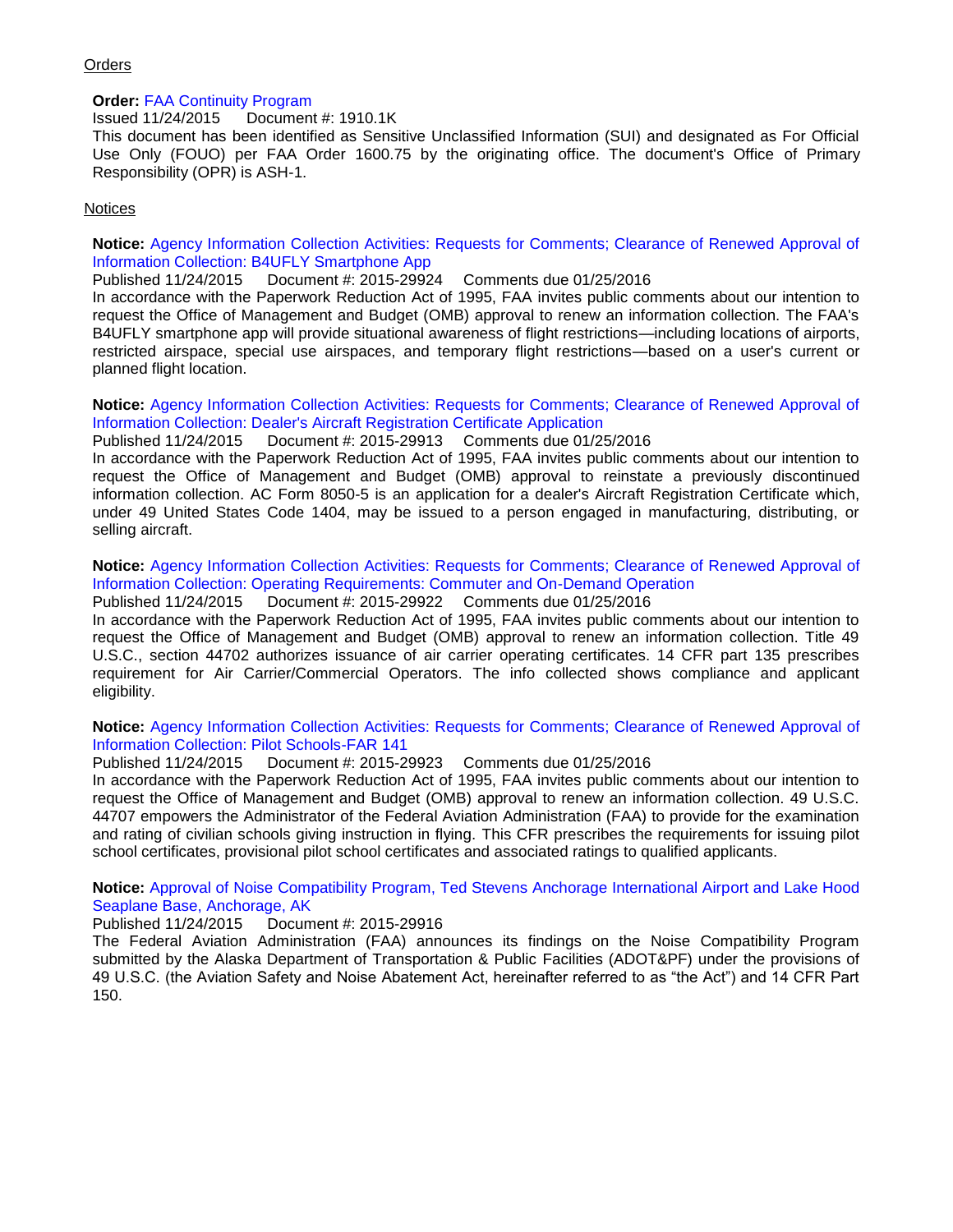Rules

#### **Emergency AD:** [Airbus Helicopters Model EC120B helicopters](http://www.airweb.faa.gov/Regulatory_and_Guidance_Library/rgad.nsf/0/36ea2334e2f21ab586257f0a00736417/$FILE/2015-24-51_Emergency.pdf)

Published 11/27/2015 Docket #: 2015-24-51

This Emergency Airworthiness Directive (Emergency AD) 2015-24-51 is being sent to owners and operators of Airbus Helicopters Model EC120B helicopters. This Emergency AD applies only to those helicopters that have an Air Comm Corporation (Air Comm) air conditioning kit installed in accordance with Supplemental Type Certificate No. SR00491DE

#### **AD:** [Airbus Airplanes](https://www.federalregister.gov/articles/2015/11/27/2015-29851/airworthiness-directives-airbus-airplanes)

#### Published 11/27/2015 Docket #: FAA-2014-0928 Effective date 01/04/2016

The FAA is adopting a new AD for all Airbus Model A330-200 Freighter, A330-200, A330-300, A340-200, A340- 300, A340-500, and A340-600 series airplanes. This AD requires a review of the maintenance records of the rudder to determine if any composite side shell panel repair has been done; a thermography inspection limited to the repair areas or complete side shells, as applicable, to identify possible in-service rudder repairs, damages, or fluid ingress; and applicable related investigative and corrective actions.

#### **AD:** [Fokker Services B.V. Airplanes](https://www.federalregister.gov/articles/2015/11/27/2015-29852/airworthiness-directives-fokker-services-bv-airplanes)

#### Published 11/27/2015 Docket #: FAA-2014-1048 Effective date 01/04/2016

The FAA is adopting a new AD for all Fokker Services B.V. Model F.28 Mark 0070 and 0100 airplanes. This AD requires a one-time detailed inspection of the oblique frame 67-2 for any cracking, and repair if necessary. We are issuing this AD to detect and correct such cracking, which could lead to failure of the oblique frame 67-2, and consequent loss of the structural integrity of the tail section.

#### **AD:** [SOCATA Airplanes](https://www.federalregister.gov/articles/2015/11/27/2015-29876/airworthiness-directives-socata-airplanes)

Published 11/27/2015 Docket #: FAA-2015-3642 Effective date 01/04/2016

The FAA is adopting a new AD for SOCATA Model TB 9, TB 10, TB 20, TB 21, and TB 200 airplanes. This AD results from mandatory continuing airworthiness information (MCAI) issued by an aviation authority of another country to identify and correct an unsafe condition on an aviation product. The MCAI describes the unsafe condition as corrosion of the horizontal stabilizer. We are issuing this AD to require actions to address the unsafe condition on these products.

#### **AD:** [The Boeing Company Airplanes](https://www.federalregister.gov/articles/2015/11/27/2015-28824/airworthiness-directives-the-boeing-company-airplanes)

Published 11/27/2015 Docket #: FAA-2014-0346 Effective date 01/04/2016

The FAA is adopting a new AD for certain The Boeing Company Model 737-100,-200,-200C,-300,-400, and - 500 series airplanes. This AD requires an inspection to determine if the strap adjacent to a certain stringer is installed, and repair if it is missing; repetitive inspections of the frame for cracking or a severed frame web; and related investigative and corrective actions if necessary. This AD also provides optional actions to terminate certain repetitive inspections.

#### **AD:** [Viking Air Limited Airplanes](https://www.federalregister.gov/articles/2015/11/27/2015-29855/airworthiness-directives-viking-air-limited-airplanes)

Published 11/27/2015 Docket #: FAA-2015-3073 Effective date 01/04/2016

The FAA is adopting a new AD for Viking Air Limited Model DHC-3 Airplanes. This AD results from mandatory continuing airworthiness information (MCAI) issued by an aviation authority of another country to identify and correct an unsafe condition on an aviation product. The MCAI describes the unsafe condition as corrugation cracking found at various wing stations and on the main spar lower cap.

#### **AD:** [Bombardier, Inc. Airplanes](https://www.federalregister.gov/articles/2015/11/30/2015-30182/airworthiness-directives-bombardier-inc-airplanes)

Published 11/30/2015 Docket #: FAA-2015-5819 Effective date 12/15/2015

The FAA is adopting a new AD for certain Bombardier, Inc. Model CL-600-2B19 (Regional Jet Series 100 & 440) airplanes, CL-600-2C10 (Regional Jet Series 700, 701 & 702) airplanes, CL-600-2D15 (Regional Jet Series 705) airplanes, CL-600-2D24 (Regional Jet Series 900) airplanes, and CL-600-2E25 (Regional Jet Series 1000) airplanes. This AD requires repetitive detailed inspections of the cage assembly, window louver panel assemblies (WLPAs), and blowout panels (BOPs), and corrective action if necessary.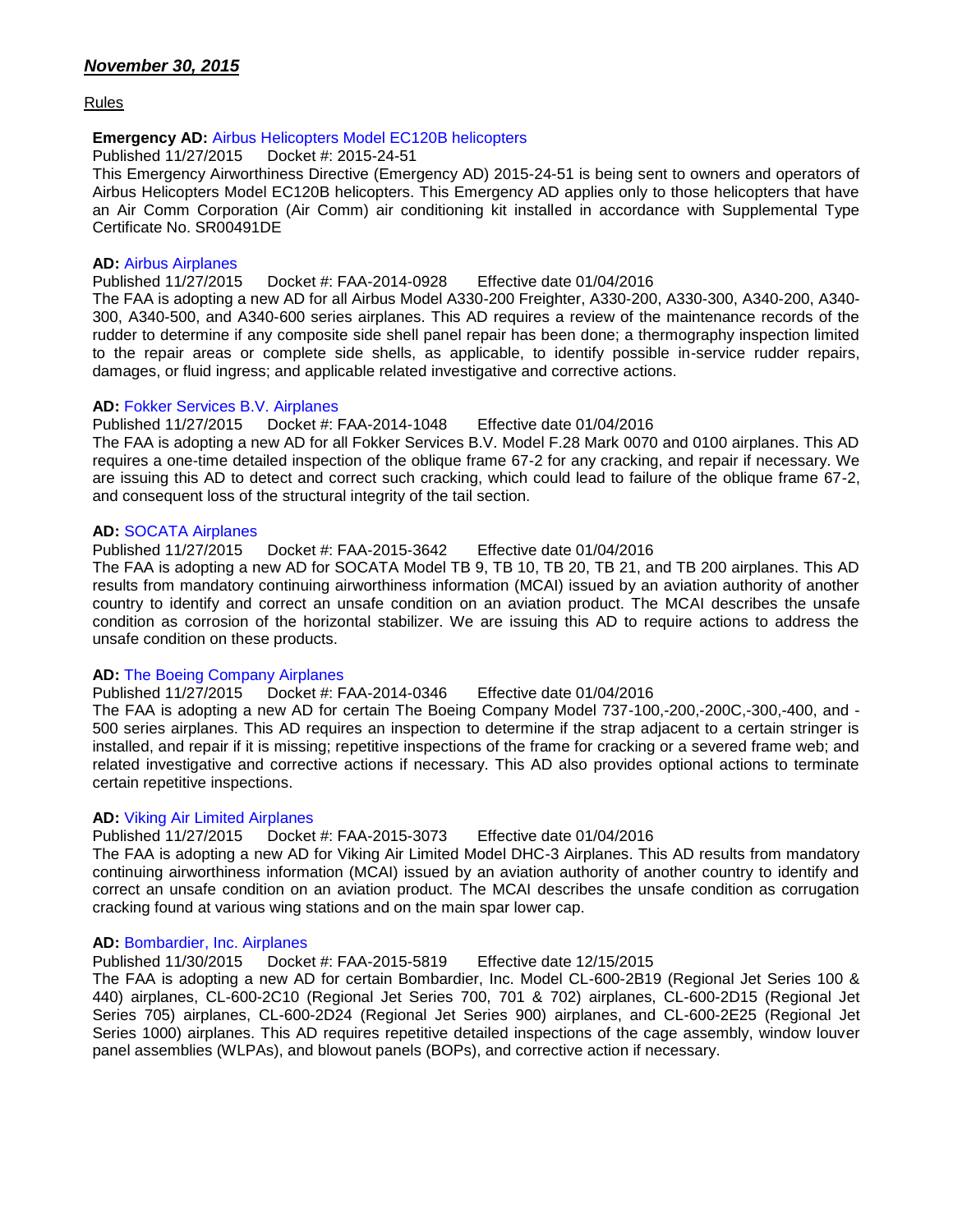**Final Rule:** [Amendment of Class E Airspace for the Following New York Towns: Elmira, NY; Ithaca, NY;](https://www.federalregister.gov/articles/2015/11/30/2015-30187/amendment-of-class-e-airspace-for-the-following-new-york-towns-elmira-ny-ithaca-ny-poughkeepsie-ny)  [Poughkeepsie, NY](https://www.federalregister.gov/articles/2015/11/30/2015-30187/amendment-of-class-e-airspace-for-the-following-new-york-towns-elmira-ny-ithaca-ny-poughkeepsie-ny)

Published 11/30/2015 Docket #: FAA-2015-4514 Effective date 02/04/2016

This action amends Class E Airspace at Elmira/Corning Regional Airport, Elmira, NY; Ithaca Tompkins Regional Airport, Ithaca, NY; and Duchess County Airport, Poughkeepsie, NY, by eliminating the Notice to Airmen (NOTAM) part time status of the Class E surface airspace designated as an extension at each airport.

#### Proposed Rule

#### **NPRM AD:** [Turbomeca S.A. Turboshaft Engines](https://www.federalregister.gov/articles/2015/11/25/2015-29886/airworthiness-directives-turbomeca-sa-turboshaft-engines)

#### Published 11/25/2015 Docket #: FAA-2006-25970 Comments due 01/25/2016

The FAA proposes to supersede AD 2006-23-17, which applies to certain Turbomeca S.A. Turmo IV A and IV C turboshaft engines. AD 2006-23-17 currently requires repetitive inspections of the centrifugal compressor intake wheel (inducer) blades for cracks and corrosion, replacement of parts that fail inspection, and replacement of the TU 197 standard centrifugal compressor. This proposed AD would require the same inspections but at revised intervals, add the replacement of the TU 215 standard centrifugal compressor, and require replacement of parts that fail inspection.

#### **NPRM AD:** [Airbus Airplanes](https://www.federalregister.gov/articles/2015/11/27/2015-30023/airworthiness-directives-airbus-airplanes)

Published 11/27/2015 Docket #: FAA-2015-5814 Comments due 01/25/2016

The FAA proposes to adopt a new AD for certain Airbus Model A318, A319, and A320 series airplanes. This proposed AD would require a repetitive detailed inspection for damage on the fuselage skin at certain frames, and applicable related investigative and corrective actions.

#### **NPRM AD:** [Airbus Airplanes](https://www.federalregister.gov/articles/2015/11/27/2015-30024/airworthiness-directives-airbus-airplanes)

Published 11/27/2015 Docket #: FAA-2015-5815 Comments due 01/25/2016

The FAA proposes to adopt a new AD for certain Airbus Model A330-200 and -300 series airplanes; and all Model A340-200, -300, -500, and -600 series airplanes. This proposed AD would require modifying affected potable water service panel access doors.

#### **NPRM AD:** [Airbus Airplanes](https://www.federalregister.gov/articles/2015/11/27/2015-30006/airworthiness-directives-airbus-airplanes)

Published 11/27/2015 Docket #: FAA-2015-5811 Comments due 01/11/2016

The FAA proposes to supersede AD 2004-19-11 for certain Airbus Model 320 series airplanes. AD 2004-19-11 currently requires modification of the inner rear spar web of the wing, cold expansion of the attachment holes of the forward pintle fitting and the actuating cylinder anchorage of the main landing gear (MLG), repetitive ultrasonic inspections for cracking of the rear spar of the wing, and corrective action if necessary.

#### **NPRM AD: [Dassault Aviation Airplanes](https://www.federalregister.gov/articles/2015/11/27/2015-30022/airworthiness-directives-dassault-aviation-airplanes)**

Published 11/27/2015 Docket #: FAA-2015-5813 Comments due 01/11/2016

The FAA proposes to adopt a new AD for certain Dassault Aviation Model FALCON 7X airplanes. This proposed AD would require opening the fuel boxes and restoring the sealing. The FAA is proposing this AD to detect and correct failure of a connector or coupling on a fuel line, which, in combination with a leak in the corresponding enclosure (i.e., fuel box), could result in a fire in the baggage compartment and affect the safe flight of the airplane.

#### **NPRM AD:** [Fokker Services B.V. Airplanes](https://www.federalregister.gov/articles/2015/11/27/2015-30007/airworthiness-directives-fokker-services-bv-airplanes)

Published 11/27/2015 Docket #: FAA-2015-5810 Comments due 01/11/2016

The FAA proposes to adopt a new AD for certain Fokker Services B.V. Model F.28 Mark 0070 and 0100 airplanes. This proposed AD would require modifying the wiring of the maximum level sensors in the center wing fuel tank, performing after-installation tests, and corrective action if necessary. This proposed AD would also require revising the airplane maintenance or inspection program to incorporate fuel airworthiness limitation items and critical design configuration control limitations.

#### **NPRM AD:** [The Boeing Company Airplanes](https://www.federalregister.gov/articles/2015/11/27/2015-30120/airworthiness-directives-the-boeing-company-airplanes)

Published 11/27/2015 Docket #: FAA-2015-5816 Comments due 01/11/2016

The FAA proposes to supersede AD 2006-10-16, which applies to all The Boeing Company Model 747-100, 747-100B, 747-100B SUD, 747-200B, 747-200C, 747-200F, 747-300, 747-400, 747-400D, 747-400F, 747SR, and 747SP series airplanes. AD 2006-10-16 requires, for certain airplanes, repetitive inspections for cracking of the outboard and center sections of the horizontal stabilizer, and repair if necessary. For certain other airplanes, AD 2006-10-16 requires a detailed inspection to determine the type of fasteners, and related investigative actions and repair if necessary.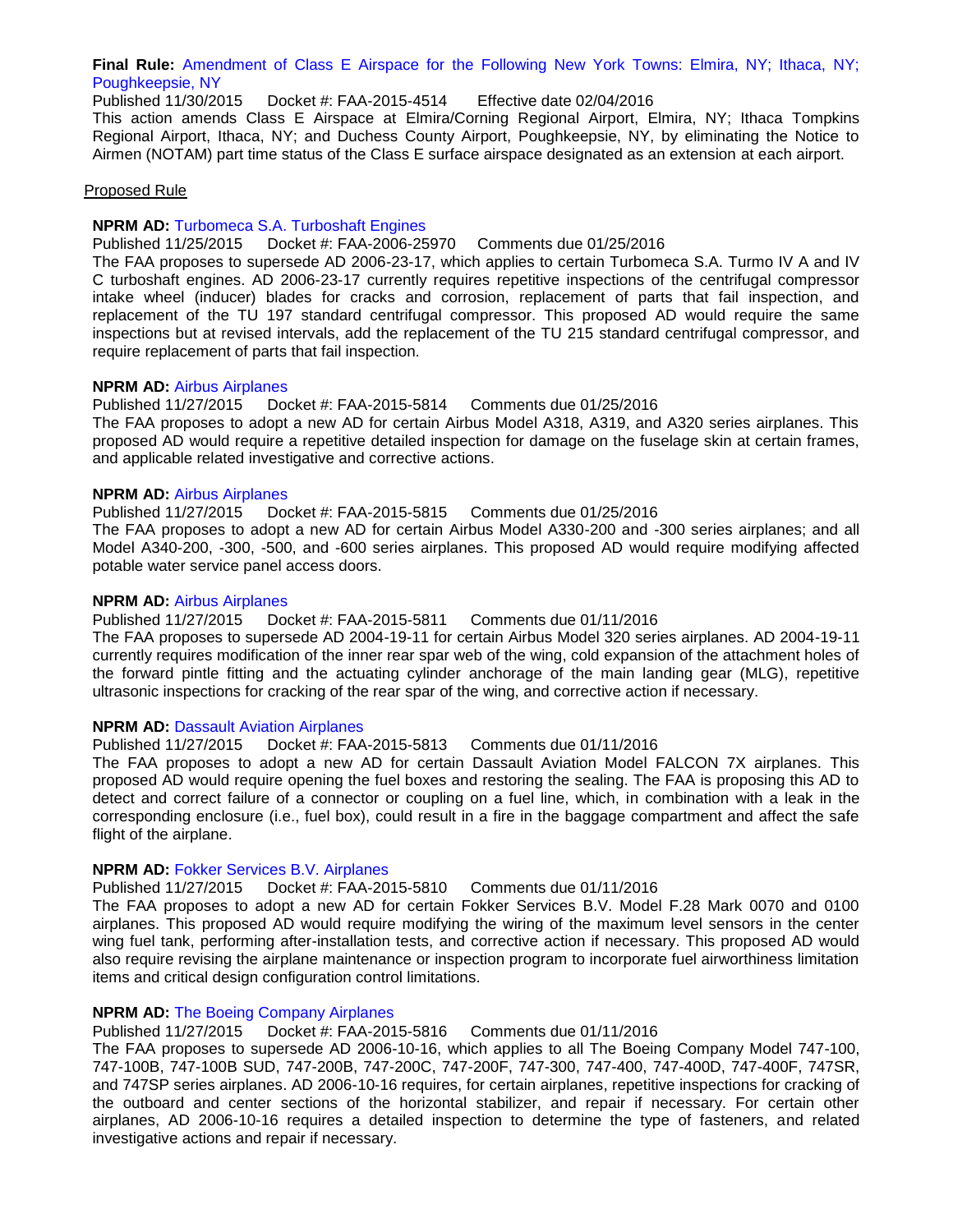#### **NPRM AD:** [The Boeing Company Airplanes](https://www.federalregister.gov/articles/2015/11/27/2015-30008/airworthiness-directives-the-boeing-company-airplanes)

#### Published 11/27/2015 Docket #: FAA-2015-5812 Comments due 01/11/2016

The FAA proposes to supersede AD 2011-23-05, which applies to certain The Boeing Company Model 737- 300, -400, and -500 series airplanes. This proposed AD would add new inspection areas, a modification that terminates certain inspections, post-modification inspections, and repair if necessary. We are proposing this AD to detect and correct fatigue cracking of the fuselage frames and frame reinforcements, which could result in reduced structural integrity of the airplane.

#### **NPRM AD:** [Airbus Airplanes](https://www.federalregister.gov/articles/2015/11/30/2015-30216/airworthiness-directives-airbus-airplanes)

Published 11/30/2015 Docket #: FAA-2015-6539 Comments due 01/14/2016

The FAA proposes to adopt a new AD for all Airbus Model A318-111 and -112 airplanes; Model A319-111, - 112, -113, -114, and -115 airplanes; Model A320-211, -212, and -214 airplanes; and Model A321-111, -112, - 211, -212, and -213 airplanes. This proposed AD would require repetitive detailed inspections of the right and left forward engine mounts, and corrective action if necessary. These inspections are required by AD 2015-05- 02.

#### **NPRM AD:** [Airbus Airplanes](https://www.federalregister.gov/articles/2015/11/30/2015-30218/airworthiness-directives-airbus-airplanes)

Published 11/30/2015 Docket #: FAA-2015-6537 Comments due 01/14/2016 The FAA proposes to adopt a new AD for certain Airbus Model A318, A319, A320, and A321 series airplanes. This proposed AD would require repetitive inspections for damage and cracking of the AFF of the pylons, and repair if necessary.

#### **NPRM AD:** [Embraer S.A. Airplanes](https://www.federalregister.gov/articles/2015/11/30/2015-30224/airworthiness-directives-embraer-sa-airplanes)

#### Published 11/30/2015 Docket #: FAA-2015-6542 Comments due 01/14/2016

The FAA proposes to adopt a new AD for all Embraer S.A. Model ERJ 170 airplanes; and all Embraer S.A. Model ERJ 190-100 STD, -100 LR, -100 IGW, -200 STD, -200 LR, and -200 IGW airplanes. This proposed AD would require replacing the air management system (AMS) controller operation program of the AMS controller processor boards, and replacement of the current low-stage bleed check valve and associated seals.

#### **NPRM AD:** [Rolls-Royce Deutschland Ltd & Co KG Turbofan Engines](https://www.federalregister.gov/articles/2015/11/30/2015-30010/airworthiness-directives-rolls-royce-deutschland-ltd-and-co-kg-turbofan-engines)

Published 11/30/2015 Docket #: FAA-2015-1014 Published 06/08/2015, withdrawn as of 11/30/2015. The FAA is withdrawing a notice of proposed rulemaking (NPRM). The NPRM proposed a new AD that had applied to all Rolls-Royce Deutschland Ltd & Co KG (RRD) Tay 650-15 and Tay 651-54 turbofan engines. The proposed action would have required reducing the cyclic life limits for certain high-pressure turbine (HPT) disks. Accordingly, we withdraw the proposed rule.

#### **NPRM AD:** [The Boeing Company Airplanes](https://www.federalregister.gov/articles/2015/11/30/2015-30217/airworthiness-directives-the-boeing-company-airplanes)

Published 11/30/2015 Docket #: FAA-2015-6538 Comments due 01/14/2016

The FAA proposes to adopt a new AD for certain The Boeing Company Model 737-100, -200, -200C, -300, -400, and -500 series airplanes. This proposed AD would require repetitive inspections of the aft pressure bulkhead web for any cracking, incorrectly drilled fastener holes, and elongated fastener holes, and related investigative and corrective actions if necessary.

#### **NPRM AD: [The Boeing Company Airplanes](https://www.federalregister.gov/articles/2015/11/30/2015-30223/airworthiness-directives-the-boeing-company-airplanes)**

Published 11/30/2015 Docket #: FAA-2015-6541 Comments due 01/14/2016

The FAA proposes to adopt a new AD for all The Boeing Company Model 737-600, -700, -700C, -800, -900, and -900ER series airplanes. This proposed AD would require an inspection or records check to determine if affected horizontal stabilizers are installed, related investigative actions, and for affected horizontal stabilizers, repetitive inspections for any crack of the horizontal stabilizer rear spar upper chord, and corrective action if necessary.

#### **NPRM:** [Proposed Amendment of Class C Airspace; Capital Region International Airport, MI](https://www.federalregister.gov/articles/2015/11/27/2015-29912/proposed-amendment-of-class-c-airspace-capital-region-international-airport-mi)

#### Published 11/27/2015 Docket #: FAA-2015-4452 Comments due 01/26/2016

This action proposes to modify Class C airspace at Capital Region International Airport, formerly Lansing Capital City Airport, Lansing, MI, by removing a cutout from the surface area that was put in place to accommodate operations around Davis Airport, now permanently closed. Also, this proposal would update the airport's name and geographic coordinates to reflect the current information in the FAA's aeronautical database. The FAA is proposing this action to enable more efficient operations at Capital Region International Airport.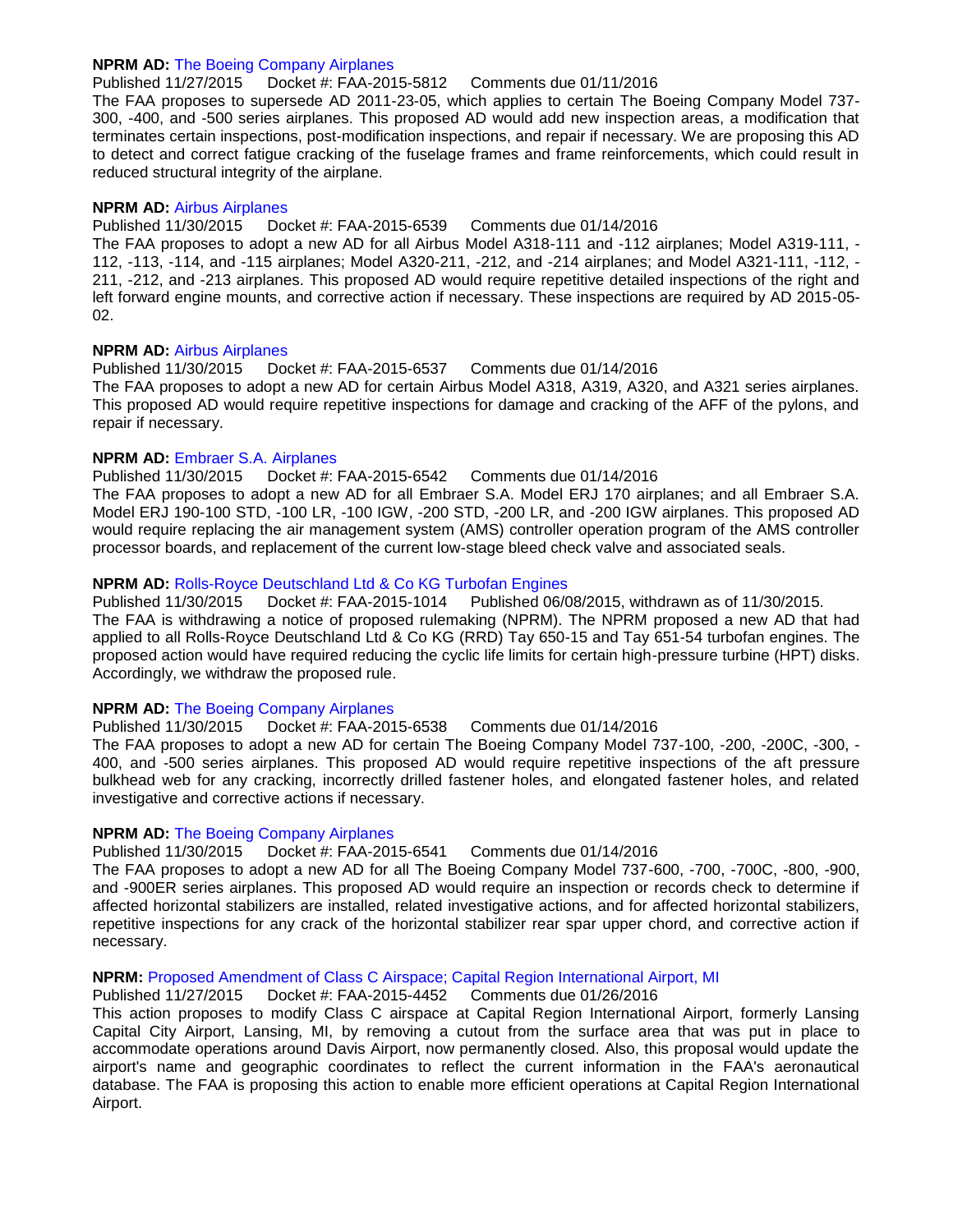#### **NPRM:** [Proposed Amendment of Class D and Class E Airspace; Walla Walla, WA](https://www.federalregister.gov/articles/2015/11/27/2015-29784/proposed-amendment-of-class-d-and-class-e-airspace-walla-walla-wa)

#### Published 11/27/2015 Docket #: FAA-2015-3675 Comments due 01/26/2016

This action proposes to modify Class D airspace, Class E surface area airspace, Class E surface area airspace designated as an extension, and Class E airspace extending upward from 700 feet above the surface at Walla Walla Regional Airport, Walla Walla, WA. After a review of the airspace, the FAA found it necessary to amend the airspace area for the safety and management of Instrument Flight Rules (IFR) operations for arriving and departing aircraft at the airport. This action would also update the geographic coordinates of Walla Walla Regional Airport in the respective Class D and E airspace areas above.

#### **NPRM:** [Proposed Amendment of Class E Airspace; West Dover, VT](https://www.federalregister.gov/articles/2015/11/30/2015-30184/proposed-amendment-of-class-e-airspace-west-dover-vt)

Published 11/30/2015 Docket #: FAA-2015-4006 Comments due 01/14/2016

This action proposes to amend Class E Airspace at West Dover, VT as the Mt. Snow Non-Directional Beacon (NDB) has been decommissioned, requiring airspace redesign at Deerfield Valley Regional Airport. This action would enhance the safety and management of Instrument Flight Rules (IFR) operations at the airport. This action also would recognize the airport's name change.

#### **NPRM:** [Proposed Establishment of Class E Airspace; Clinton, AR](https://www.federalregister.gov/articles/2015/11/30/2015-30188/proposed-establishment-of-class-e-airspace-clinton-ar)

Published 11/30/2015 Docket #: FAA-2015-3967 Comments due 01/14/2016 This action proposes to establish Class E airspace at Clinton, AR. Controlled airspace is necessary to accommodate new Standard Instrument Approach Procedures developed at Clinton Municipal Airport, for the safety and management of Instrument Flight Rules (IFR) operations at the airport.

#### Final Policies

**Final Policy:** [Deviation to FAA Order 8100.15B, Organization Designation](http://rgl.faa.gov/Regulatory_and_Guidance_Library/rgPolicy.nsf/0/A46F32DD849E7B3486257F0700591D4E?OpenDocument) Authorization Procedures, [Requirements for Approvals of Alternative Methods of Compliance \(AMOC\) to Airworthiness Directives \(AD\)](http://rgl.faa.gov/Regulatory_and_Guidance_Library/rgPolicy.nsf/0/A46F32DD849E7B3486257F0700591D4E?OpenDocument) Issued 11/23/2015 Policy #: AIR100-15-140-DM60

FAA Order 8100.15B, paragraph 8-9b, allows the authorization of TC ODA holders to approve single aircraft AMOCs and, in certain circumstances, global AMOCs. A global AMOC, as defined in FAA Order 8110.103A, Alternative Methods of Compliance (AMOC), applies to two or more operators. This limitation has unnecessarily prevented the authorization of TC ODA holders to issue AMOCs that apply to more than one product for a single operator.

### **Final Policy:** [October 1, 2015 Amendments to the Issuance of Authorized Release Documents, Title 14 of the](http://rgl.faa.gov/Regulatory_and_Guidance_Library/rgPolicy.nsf/0/13E570B1376B6F3186257F07006F88B4?OpenDocument)  [Code of Federal Regulations \(14 CFR\) Part 21, Production Certificates and Approvals](http://rgl.faa.gov/Regulatory_and_Guidance_Library/rgPolicy.nsf/0/13E570B1376B6F3186257F07006F88B4?OpenDocument)

#### Issued 11/24/2015 Policy #: AIR100-15-140-PM18

On October 1, 2015, the FAA published Amendment 21-98 to 14 CFR part 21, Changes to Production Certificates and Approvals, which permits a production approval holder (PAH) to issue authorized release documents (using FAA Form 8130-3) for new or used aircraft engines, propellers, or articles that are manufactured by that PAH provided that the PAH has an FAA-approved quality system with FAA-approved quality procedures in place. In accordance with this amendment, when a PAH completes FAA Form 8130-3, the document is referred to as an authorized release document.

#### Notices

#### **Notice:** [Petition for Exemption; Summary of Petition Received; Cape Productions, Inc.](https://www.federalregister.gov/articles/2015/11/25/2015-29950/petition-for-exemption-summary-of-petition-received-cape-productions-inc)

#### Published 11/25/2015 Document #: 2015-0223 Comments due 12/15/2015

The petitioner has requested to operate their UAS closer than 500 feet of athletes (who will receive briefings and consent to UAS risks). In Exemption No. 11433, the petitioner was approved to use a UAS for aerial data collection. Their exemption requires them to comply with § 91.119 Minimum safe altitudes and prohibits operation closer than 500 feet from people except for essential flight personnel. Their petition for amendment requests exemption from that prohibition so that they may operate within 500 feet of participating athletes who have consented.

#### **Notice:** [Petition for Exemption; Summary of Petition Received; Israel Aerospace Industries Ltd](https://www.federalregister.gov/articles/2015/11/27/2015-30109/petition-for-exemption-summary-of-petition-received-israel-aerospace-industries-ltd)

Published 11/25/2015 Document #: 2015-30109 Comments due 12/17/2015 The petitioner seeks relief from the requirements of  $\S$  45.13(a)(1) to permit relief from the requirement to list the aircraft builder's name on the aircraft identification plate for Gulfstream G150 and G280 model aircraft.